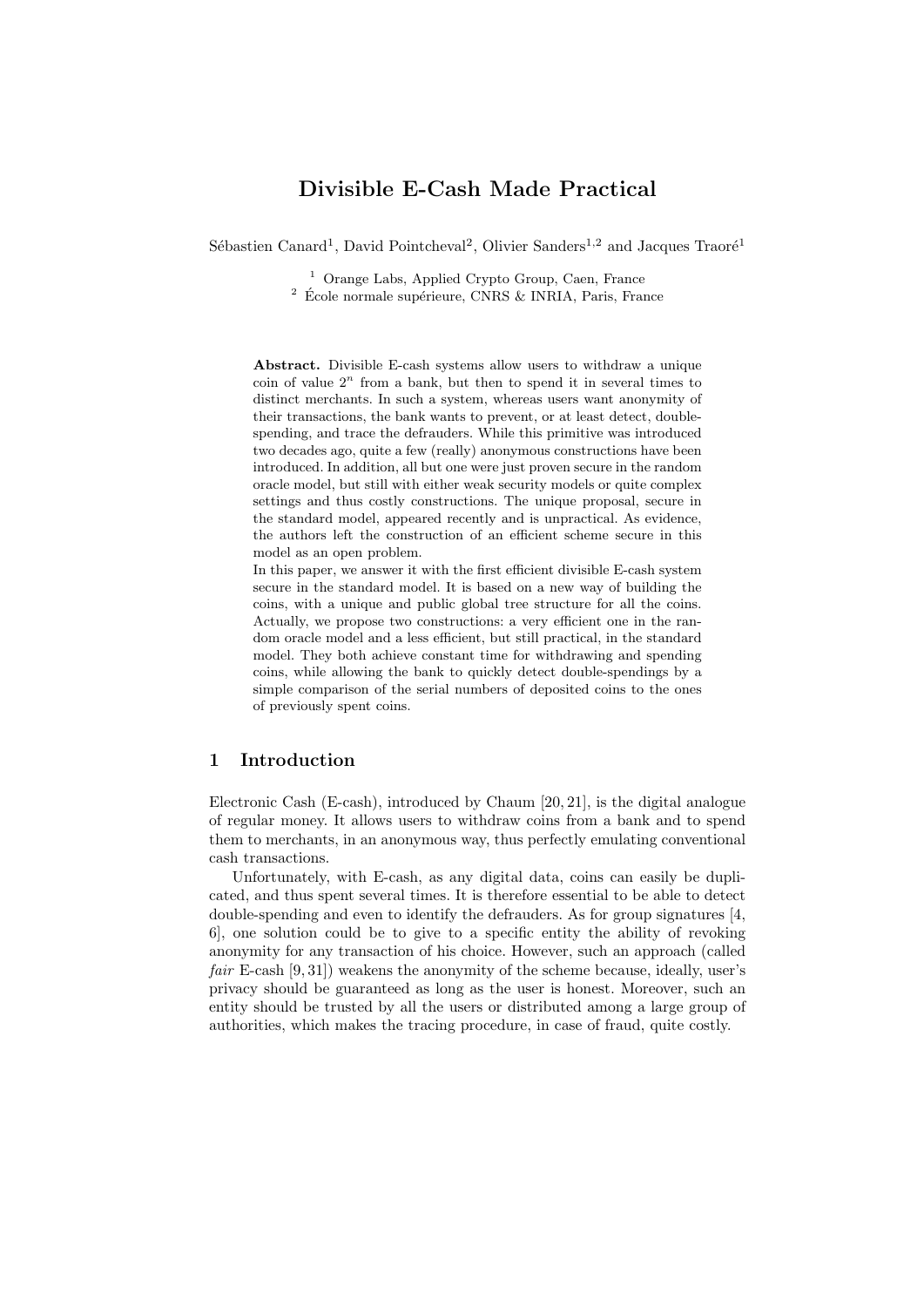E-cash systems achieve their ultimate goal when the user's side of the protocol is implemented on a mobile device  $(e.g., a \text{ smartphone})$ . However, the limited power of such devices along with the strong time constraints of electronic transactions require very efficient withdrawal and spending procedures. Moreover, even if the bank is more powerful than the users, it has to centralize a huge number of transactions, and thus double-spending detection should be made as efficient as possible. Reconciling security requirements with efficiency is therefore the main challenge when designing E-cash systems.

### 1.1 Related Work

Compact E-Cash. Camenisch, Hohenberger and Lysyanskaya [10] described the first compact E-cash system (later extended to systems supporting additional features [12, 16, 14]), allowing users to withdraw wallets with  $2^n$  coins at once. Each coin is associated with a unique serial number, allowing the bank to efficiently detect double-spending. Unfortunately, while the withdrawal of many coins can be done at once, the spending procedure is done coin by coin, which is a major drawback for concrete use. Indeed, in order to provide a good granularity, one must use coins of one cent, and thus transactions often involve thousands of coins. An alternative could be the use of coins with several denominations, but then one should use several systems in parallel for each value, and in addition anonymity would be more difficult to achieve since users would withdraw different kinds of coins. Then, the bank could classify the users according to their withdrawals and then infer where users spend their money from the coins the merchants deposit.

Divisible E-Cash Systems. The purpose of divisible E-cash systems is to address this problem of splitting coins of large values. As above, users withdraw a large coin of value  $2^n$  (or withdraw  $2^n$  coins at once), but can spend it in several times by dividing it (or spend several coins at once): more concretely, one can spend a coin of value  $2^{\ell}$ , for any  $0 \leq \ell \leq n$ , at once, instead of spending  $2^{\ell}$  unitary coins, which is clearly much more efficient.

Since their introduction, many schemes have been proposed [29, 28, 19, 27] but they only achieved quite weak levels of anonymity. Indeed, transactions involving the same coin (from the same withdrawal) were all linkable, except with [27], which however still reveals which part of the coin is spent (which is not compatible with the highest security notion) and in addition requires a trusted authority to recover spenders' identities.

Canard and Gouget [13] introduced the first truly anonymous E-cash system. Unfortunately, it makes use of complex zero-knowledge proofs of knowledge (ZKPK) and of groups of different but related orders, whose generation requires a huge computational power. Despite its inefficiency (pointed out in  $[2, 15]$ ) this system was a proof of concept: a "truly" anonymous divisible E-cash system is possible. Au, Susilo, and Mu [2] proposed a more efficient scheme but at the cost of an unconventional security model where the bank is only ensured that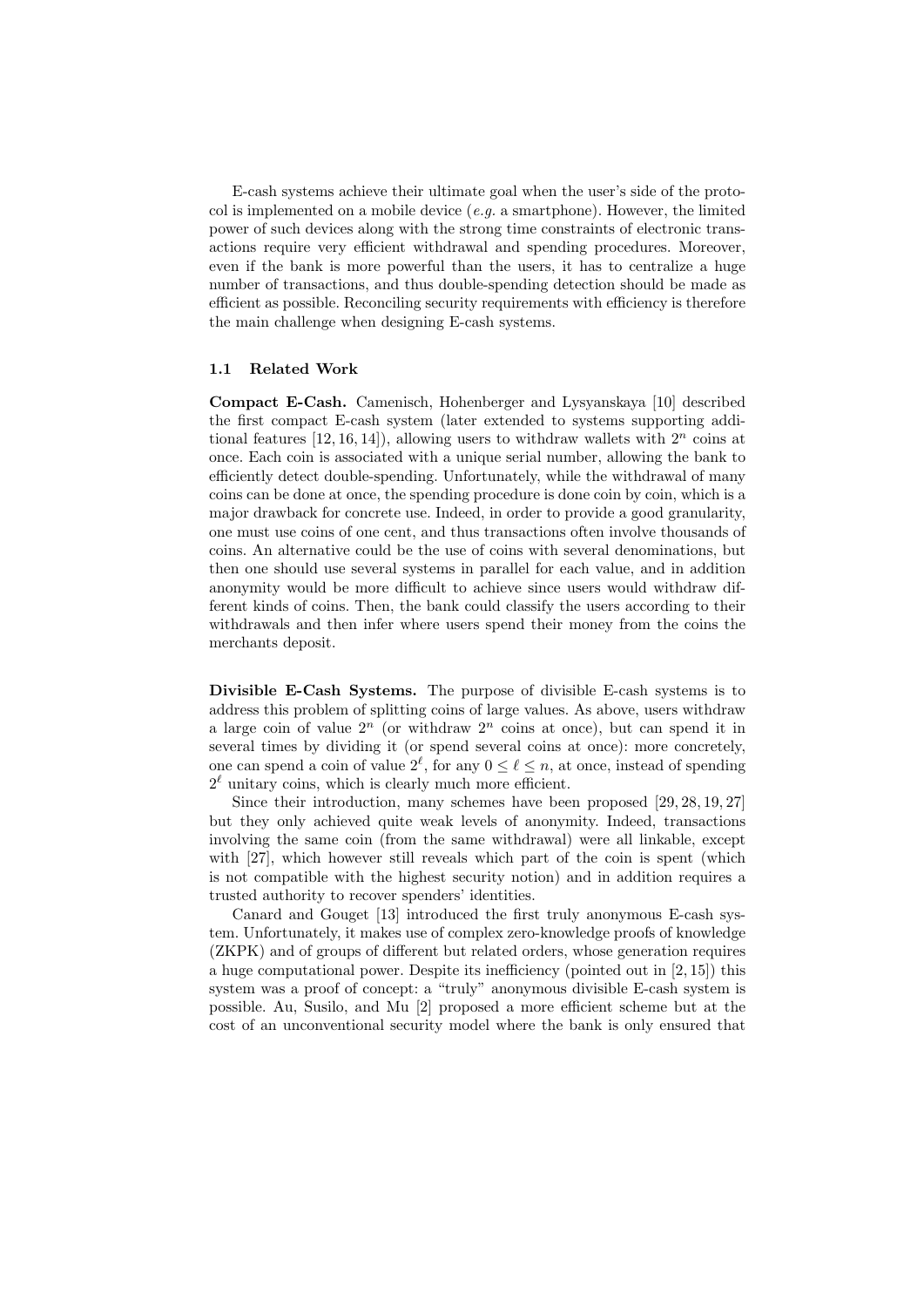it will not loose money on average (provided that it can legally impose fines on users, which is not necessarily the case). Canard and Gouget [15] later proposed another construction, but still with groups of different orders, leading to rather inefficient ZKPK. All these schemes were proven secure in the random oracle model (ROM) [5]. More recently, Izabachène and Libert [26] provided the first construction with security proven in the standard model. However their construction is rather inefficient, especially the deposit phase whose computational cost for the bank depends on the number of *previously* deposited coins with a pairing computation between every new coin and every past coin. Such a downside makes the scheme impractical, leading the authors to leave the construction of an efficient scheme secure in the standard model as an open problem.

#### 1.2 Our Contribution

In this paper, we address this open problem, with the first *really* efficient divisible E-cash system. It can be designed either in the ROM or the standard model. Our main contribution is a new way for building the serial numbers. As noticed in [26], the use of serial numbers is indeed the best approach for the bank to quickly detect double-spending.

In previous solutions [13, 2, 15], every divisible coin is associated with a binary tree whose nodes correspond to expendable amounts. When a user withdraws a coin, he selects a random number  $k_{\epsilon}$  associated with the root of the tree and then computes, for each internal node  $s$ , the corresponding number  $k_s$ , using  $k_{\epsilon}$  and a one-way function. The user then obtains signatures on these numbers (or on elements accumulating them) from the bank and defines the coin to be the binary tree along with the signatures. However, to ensure that the user will not spend more than the amount he has withdrawn, he will have to prove (either during the spending or the withdrawal protocol) that the tree (and so the numbers  $k<sub>s</sub>$ ) is well-formed. Unfortunately, the construction from [2] is not compatible with any zero-knowledge proof construction because the numbers  $k_s$ are computed using a hash function, modeled as a random oracle. The authors therefore proposed a cut-and-choose method to detect cheaters which leads to the problem mentioned above. Canard and Gouget [13, 15] used groups of different orders which are compatible with zero-knowledge proofs in the ROM (although they are rather inefficient) but not in the standard model since the Groth-Sahai [25] methodology does no longer work in this setting.

In our construction, we use a totally different approach: instead of using one tree by coin, we define, in the public parameters, one single tree which will be common to all the coins. The key point of this solution is obvious: users no longer have to prove that the tree is well-formed. Moreover, it considerably alleviates the withdrawal procedure since the bank no longer has to certify each tree.

We will use bilinear groups (*i.e.* a set of three cyclic groups  $\mathbb{G}_1$ ,  $\mathbb{G}_2$  and  $\mathbb{G}_T$  of prime order p along with a bilinear map  $e : \mathbb{G}_1 \times \mathbb{G}_2 \to \mathbb{G}_T$ , which are compatible with Groth-Sahai proofs. In a nutshell, our system works as follows: it uses a unique tree T of depth n (for coins of value  $2<sup>n</sup>$ ), where each leaf f is associated with an element  $\chi_f \in \mathbb{G}_T$  and each internal node s is associated with an element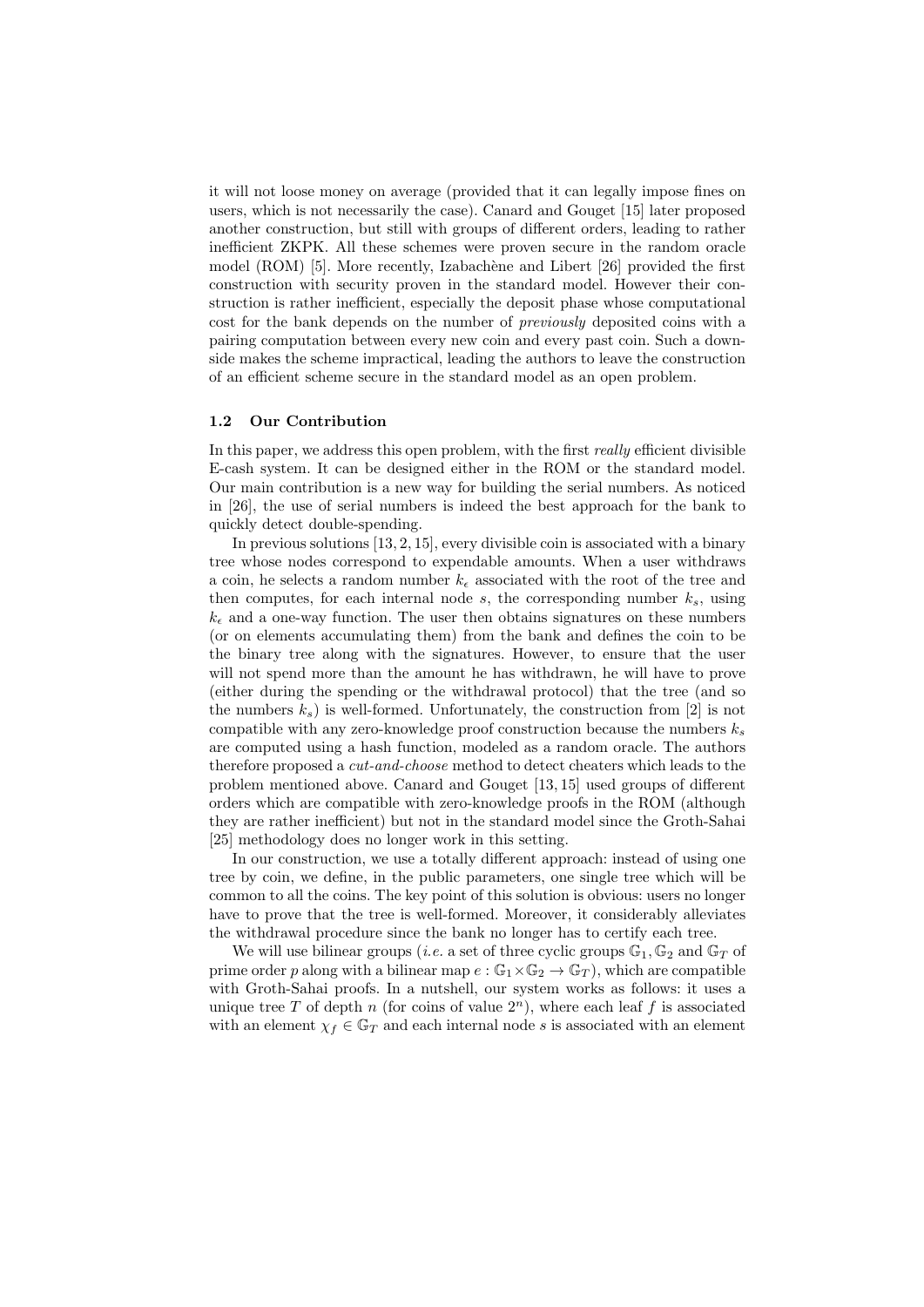$g_s \in \mathbb{G}_1$ . In addition to these group elements, the public parameters also contain, for each leaf f and any node s on the path to f, an element  $\tilde{g}_{s\mapsto f} \in \mathbb{G}_2$  such that  $e(g_s, \tilde{g}_{s\mapsto f}) = \chi_f$  (a setup algorithm will efficiently generate these parameters). When a user withdraws a coin, he gets a certificate on some random scalar  $x \in \mathbb{Z}_p$ , which will implicitly define all the serial numbers associated with this coin as  $\chi_f^x$  for each leaf f. To spend a node s of height  $\ell$  in the tree, corresponding to a value of  $2^{\ell}$ , the user can compute  $t_s \leftarrow g_s^x$  and prove that it is well-formed: such a proof can easily be done in either the ROM or the standard model. Informally, the unlinkability property follows from the fact that it is hard, given  $g_s^x$  and  $g_{s'}^x$  for two nodes s and s', to decide whether they were computed using the same  $x$  (and thus belong to the same tree) under the  $XDH$  assumption. However, using the elements  $\widetilde{g}_{s \mapsto f}$ , the bank will be able to recover the  $2^{\ell}$  serial numbers by computing  $e(t, \widetilde{\lambda}_{s}) = 2^{\ell}$  for each f in the subtree below  $e, \Lambda$ numbers by computing  $e(t_s, \tilde{g}_{s \mapsto f}) = \chi^x_f$  for each f in the subtree below s. A double-spending means that two transactions involve two nodes  $s$  and  $s'$  with non-disjoint subtrees: a common leaf  $f$  is in both subtrees issued from  $s$  and s', and so the bank will detect a collision between the serial numbers since  $e(t_s, \widetilde{g}_{s \mapsto f}) = \chi_f^x = e(t_{s'}, \widetilde{g}_{s' \mapsto f}).$ <br>Of course soveral problems

Of course, several problems have to be addressed to fulfill all the security requirements, but the above key idea allows to design a system with constant cost for both the withdrawal and spending protocols, which can be proven secure in either the random oracle and the standard models.

### 1.3 Organization

In Section 2, we review some classical definitions and notations. Section 3 describes the security model for divisible E-cash. We provide a high level description of our construction in Section 4, and a more detailed presentation in Section 5. Eventually, security proofs are given in Section 6.

# 2 Preliminaries

Bilinear Groups. Bilinear groups are a set of three cyclic groups  $\mathbb{G}_1$ ,  $\mathbb{G}_2$ , and  $\mathbb{G}_T$  of prime order p along with a bilinear map  $e : \mathbb{G}_1 \times \mathbb{G}_2 \to \mathbb{G}_T$  with the following properties:

- 1. for all  $g \in \mathbb{G}_1$ ,  $\widetilde{g} \in \mathbb{G}_2$  and  $a, b \in \mathbb{Z}_p$ ,  $e(g^a, \widetilde{g}^b) = e(g, \widetilde{g})^{a \cdot b}$ ;<br>2. for  $a \neq 1$ g, and  $\widetilde{a} \neq 1$ g,  $e(g, \widetilde{a}) \neq 1$ g.
- 2. for  $g \neq 1_{\mathbb{G}_1}$  and  $\widetilde{g} \neq 1_{\mathbb{G}_2}$ ,  $e(g, \widetilde{g}) \neq 1_{\mathbb{G}_T}$ ;<br>3. e is efficiently computable
- 3. e is efficiently computable.

Computational Assumptions. Our construction will rely on several computational assumptions that have been considered reasonable in well chosen groups:

- the DL assumption holds in the group  $\mathbb G$  if it is hard, given  $(g, g^x) \in \mathbb G^2$ , to output  $x$ ;
- the XDH assumption holds in bilinear groups  $(\mathbb{G}_1, \mathbb{G}_2, \mathbb{G}_T)$  if it is hard, given  $(g, g^x, g^y, g^z) \in \mathbb{G}_1^4$ , to decide whether  $z = x \cdot y$  or z is random;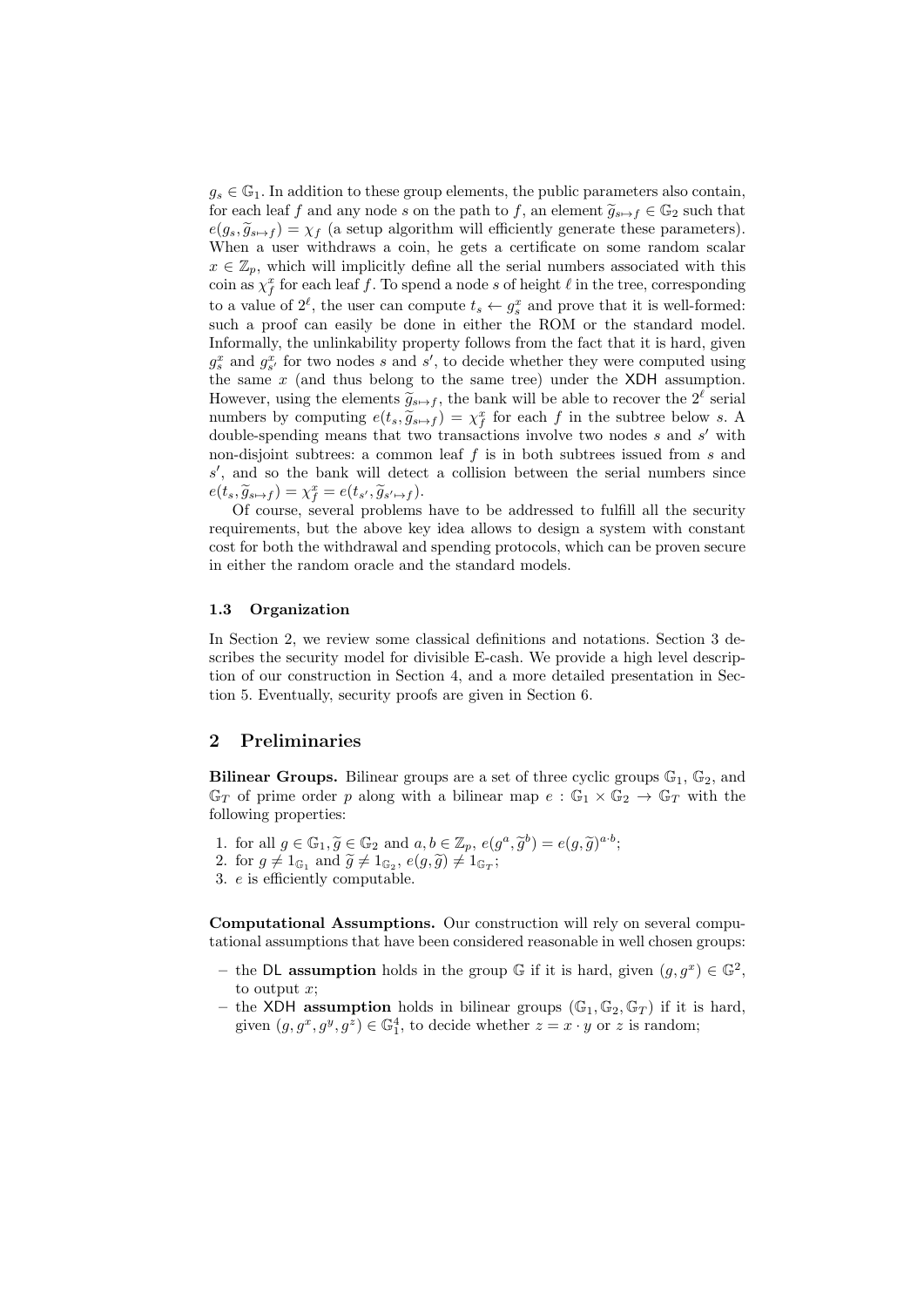– the  $q$  – SDH assumption [8] holds in a group  $\mathbb G$  if it is hard, given a tuple  $(g, g^x, g^{x^2}, \ldots, g^{x^q}) \in \mathbb{G}^{q+1}$ , to output a pair  $(m, g^{\frac{1}{m+x}})$ .

**Digital Signature Scheme.** A digital signature scheme  $\Sigma$  is defined by three algorithms:

- the key generation algorithm  $\Sigma$ . Keygen which outputs a pair of signing and verification keys  $(\mathsf{sk}, \mathsf{pk})$  – we assume that sk always contains  $\mathsf{pk}$ ;
- the signing algorithm  $\Sigma$ . Sign algorithm which, on input the signing key sk and a message m, outputs a signature  $\sigma$ ;
- and the verification algorithm  $\Sigma$ . Verify which, on input  $m, \sigma$  and pk, outputs 1 if  $\sigma$  is a valid signature on m under pk and 0 otherwise.

The standard security notion for a signature scheme is existential unforgeability under chosen message attacks (EUF-CMA) [24] which means that it is hard, even given access to a signing oracle, to output a valid pair  $(m, \sigma)$  for a message  $m$  never asked to the oracle. In this paper we will also use two weaker different security notions for signature schemes. The former is the security against selective chosen message attacks, which limits the oracle queries to be asked before having seen the key pk. The latter is a *strong* one-time security notion where the adversary can ask only one query to the signing oracle, but strong means that an output with a new signature on an already signed message is also considered a forgery. In our instantiation in the full version [17], we use a deterministic one-time signature, and thus one-time security is equivalent to strong one-time security.

### 3 Divisible E-cash System

### 3.1 Syntax

As in [13, 15], a divisible e-cash system is defined by the following algorithms, that involve at least three entities: the bank  $\mathcal{B}$ , a user  $\mathcal{U}$  and a merchant  $\mathcal{M}$ . Although not necessary, it is often easier to assume that the Setup algorithm is run by a trusted entity (we refer to Remark 3 in Section 4 for more discussion).

- Setup $(1^k, V)$ : On inputs a security parameter k and an integer V, this probabilistic algorithm outputs the public parameters  $p.p$ , for divisible coins of global value  $V$ . We assume that  $p.p.$  are implicit to the other algorithms, and that they include  $k$  and  $V$ . They are also an implicit input to the adversary, we will then omit them.
- BKeygen(): This probabilistic algorithm executed by the bank  $\beta$  outputs a key pair (bsk, bpk). It also sets  $L$  as an empty list, that will store all deposited coins. We assume that bsk contains bpk.
- Keygen(): This probabilistic algorithm executed by a user  $\mathcal{U}$  (resp. a merchant  $M$ ) outputs a key pair (usk, upk) (resp. (msk, mpk)). We assume that usk (resp. msk) contains upk (resp. mpk).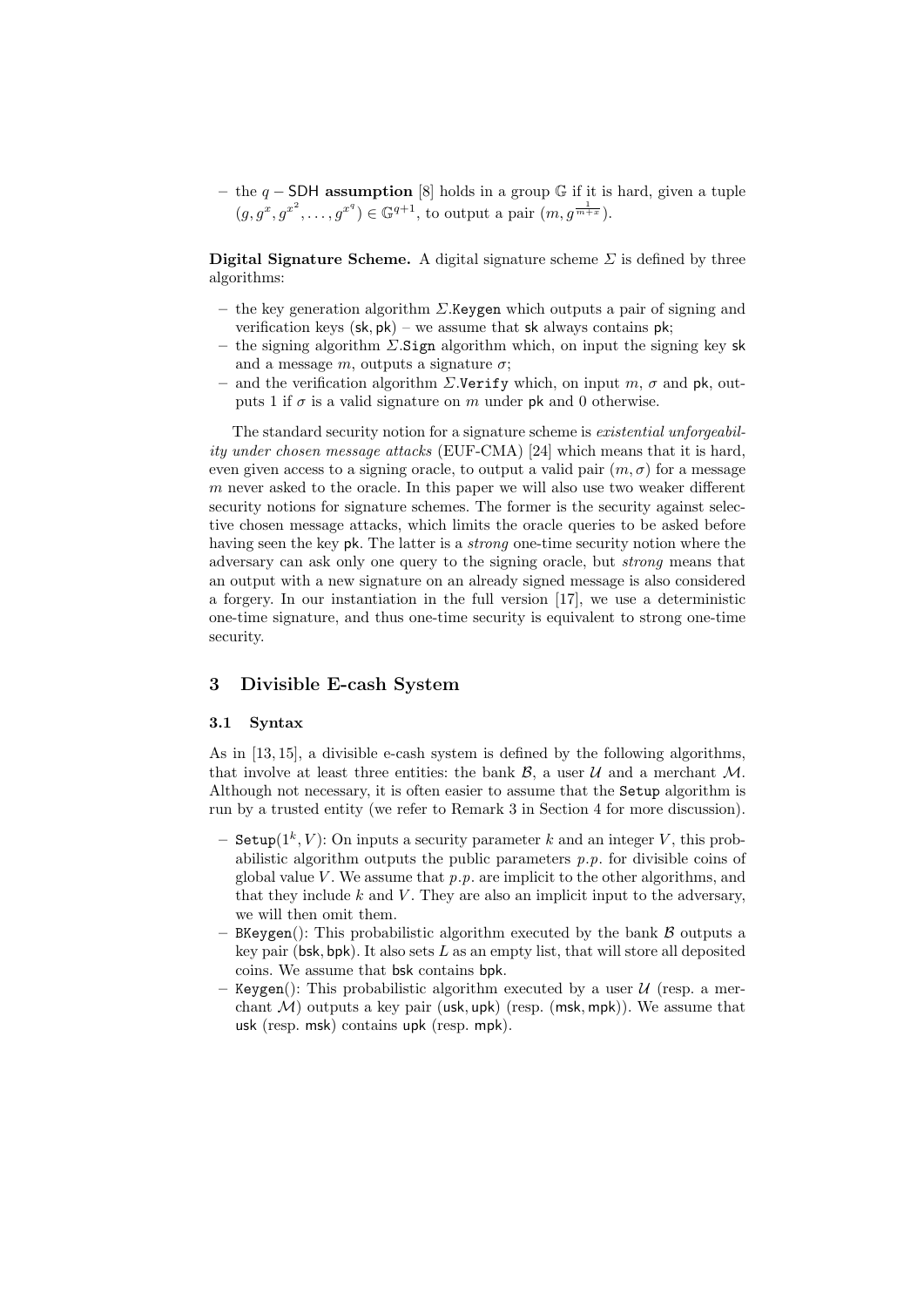- Withdraw( $\mathcal{B}(\mathsf{bsk}, \mathsf{upk}), \mathcal{U}(\mathsf{usk}, \mathsf{bpk})$ ): This is an interactive protocol between the bank  $\beta$  and a user  $\mathcal{U}$ . At the end of this protocol, the user gets a divisible coin C of value V or outputs  $\perp$  (in case of failure) while the bank stores the transcript Tr of the protocol execution or outputs  $\perp$ .
- Spend( $\mathcal{U}$ (usk, C, bpk, mpk, v),  $\mathcal{M}$ (msk, bpk, v)): This is an interactive protocol between a user  $U$  and a merchant  $M$ . At the end of the protocol the merchant gets a master serial number  $Z$  of value  $v$  (the amount of the transaction they previously agreed on) along with a proof of validity  $\Pi$  or outputs  $\bot$ . U either updates C or outputs  $\perp$ .
- Deposit( $\mathcal{M}$ (msk, bpk,  $(v, Z, \Pi)$ ),  $\mathcal{B}$ (bsk, L, mpk)): This is an interactive protocol between a merchant M and the bank  $\beta$ . B checks that  $\Pi$  is valid on v and Z and that  $(v, z, \Pi)$  has never been deposited (corresponding to the case of a cheating merchant). B then recovers the m (for some  $m \ge v$ ) serial numbers  $z_1, \ldots, z_m$  corresponding to this transaction and checks whether, for some  $1 \leq i \leq m$ ,  $z_i \in L$ . If none of the serial numbers is in L, then the bank credits M's account of v, stores  $(v, Z, \Pi)$  and appends  $\{z_1, \ldots, z_m\}$  to L. Else, there is at least an index  $i \in \{1, \ldots, m\}$  and a serial number z' in L such that  $z' = z_i$ . The bank then recovers the tuple  $(v', Z', \Pi')$  corresponding to z' and publishes  $[(v, Z, \Pi), (v', Z', \Pi')]$ .
- Identify $((v_1, Z_1, \Pi_1), (v_2, Z_2, \Pi_2),$  bpk): On inputs two different valid transcripts  $(v_1, Z_1, \Pi_1)$  and  $(v_2, Z_2, \Pi_2)$ , this deterministic algorithm outputs a user's public key upk if there is a collision between the serial numbers derived from  $Z_1$  and from  $Z_2$ , and  $\perp$  otherwise.

It is worthy to note that the Identify algorithm does not require knowledge of any secret element and can thus be run by anyone. So, there is no need for a VerifyGuilt algorithm (as provided in [13, 15]) since any entity can be convinced of the culpability of a user by recovering his public key upk from the transcripts published by the bank.

### 3.2 Security Model

Besides the usual correctness property (informally meaning that an honest user running a Withdraw protocol with an honest bank will receive a divisible coin accepted by any honest merchant), a secure e-cash system must achieve several security properties, defined through games between an adversary  $A$  and a challenger  $\mathcal{C}$ . Our security model makes use of the following oracles.

- $-$  OAdd() is an oracle used by  $A$  to register a new honest user (resp. merchant). The challenger runs the Keygen algorithm, stores usk (resp. msk) and returns upk (resp. mpk) to  $A$ . In this case, upk (resp. mpk) is said *honest*.
- Ocorrupt(upk/mpk) is an oracle used by  $A$  to corrupt an honest user (resp. merchant) whose public key is upk (resp. mpk). The challenger then returns the corresponding secret key usk (resp.  $msk$ ) to  $A$  along with the secret values of every coin withdrawn by this user. From now on, upk (resp. mpk) is said corrupted.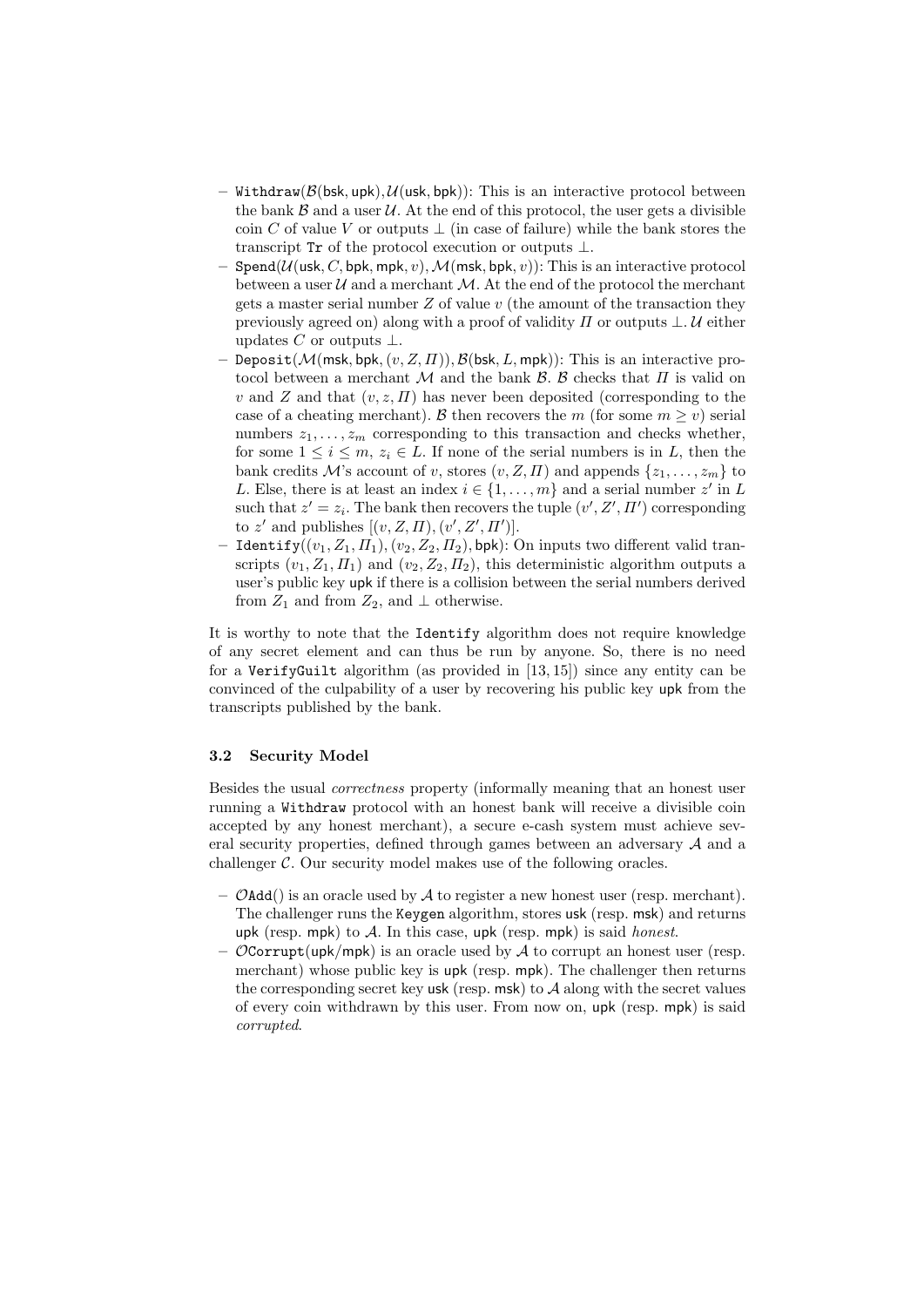$\mathtt{Exp}^{anon-b}_\mathcal{A}(1^k,V)$ 1.  $p.p. \leftarrow \texttt{Setup}(1^k, V)$ 2. bpk  $\leftarrow \mathcal{A}()$  $3. \ \ (v, \mathsf{upk}_0, \mathsf{upk}_1, \mathsf{mpk}) \gets \mathcal{A}^{\mathcal{O}\mathtt{Add}, \mathcal{O}\mathtt{Corrupt}, \mathcal{O}\mathtt{AddCorrupt}, \mathcal{O}\mathtt{Without}_\mathcal{U}, \mathcal{O}\mathtt{Spend}}()$ 4. If  $upk_0$  or  $upk_1$  is not registered, then return 0 5. If  $c_{\mathsf{upk}_i} > m_{\mathsf{upk}_i} \cdot V - v$  for  $i \in \{0, 1\}$ , then return 0 6.  $(v, Z, \Pi) \leftarrow \texttt{Spend}(\mathcal{C}(\textsf{usk}_b, C, \textsf{mpk}, v), \mathcal{A}())$  $7. \ \ b^* \leftarrow \mathcal{A}^{\mathcal{O}\text{Add},\mathcal{O}\text{Corrupt},\mathcal{O}\text{AddCorrupt},\mathcal{O}\text{Withdraw}_\mathcal{U},\mathcal{O}\text{Spend}^*\ \text{(1)}$ 8. If upk<sub>0</sub> or upk<sub>1</sub> has been corrupted, then return 0 9. Return  $(b = b^*)$ 

Fig. 1. Anonymity Security Game

- $\mathcal{O}\text{AddCorrupt}(\text{upk}/\text{mpk})$  is an oracle used by  $\mathcal A$  to register a new corrupted user (resp. merchant) whose public key is upk (resp. mpk). In this case, upk (resp. mpk) is said corrupted. The adversary could use this oracle on a public key already registered (during a previous  $\mathcal{O}$ Add query) but for simplicity, we reject such case as it will gain nothing more than using the OCorrupt oracle on the same public key.
- OWithdraw<sub>U</sub> (upk) is an oracle that executes the user's side of the Withdraw protocol. This oracle will be used by  $A$  playing the role of the bank against the user with public key upk.
- OWithdraw<sub>B</sub>(upk) is an oracle that executes the bank's side of the Withdraw protocol. This oracle will be used by  $A$  playing the role of a user whose public key is upk against the bank.
- $\mathcal{O}$ Spend(upk, v) is an oracle that executes the user's side of the Spend protocol for a value v. This oracle will be used by  $A$  playing the role of the merchant M.

In our experiments, we denote users by their public keys upk, the value spent by user upk during  $\mathcal{O}$ Spend queries by  $c_{upk}$ , and the number of divisible coins withdrawn by this user by  $m_{\text{upk}}$ . This means that the total amount available by a user upk is  $m_{\text{upk}} \cdot V$ .

Anonymity. Informally, anonymity requires that the bank, even helped by malicious users and merchants, cannot learn anything about a spending other than what is available from side information from the environment. We define the anonymity experiments  $\exp_{\mathcal{A}}^{anon-b}(1^k, V)$  as described on Figure 1. After the challenge phase, the  $\mathcal O$ Spend queries are restricted to avoid  $\mathcal A$  trivially wins: A then has access to a OSpend<sup>∗</sup> oracle that is the same as the OSpend oracle except that it cannot be asked on  $upk_i$  if  $c_{upk_i} > m_{upk_i} \cdot V - v$ , for  $i \in \{0,1\}$ . Otherwise one can easily deduce which user has spent  $v$  during the challenge phase.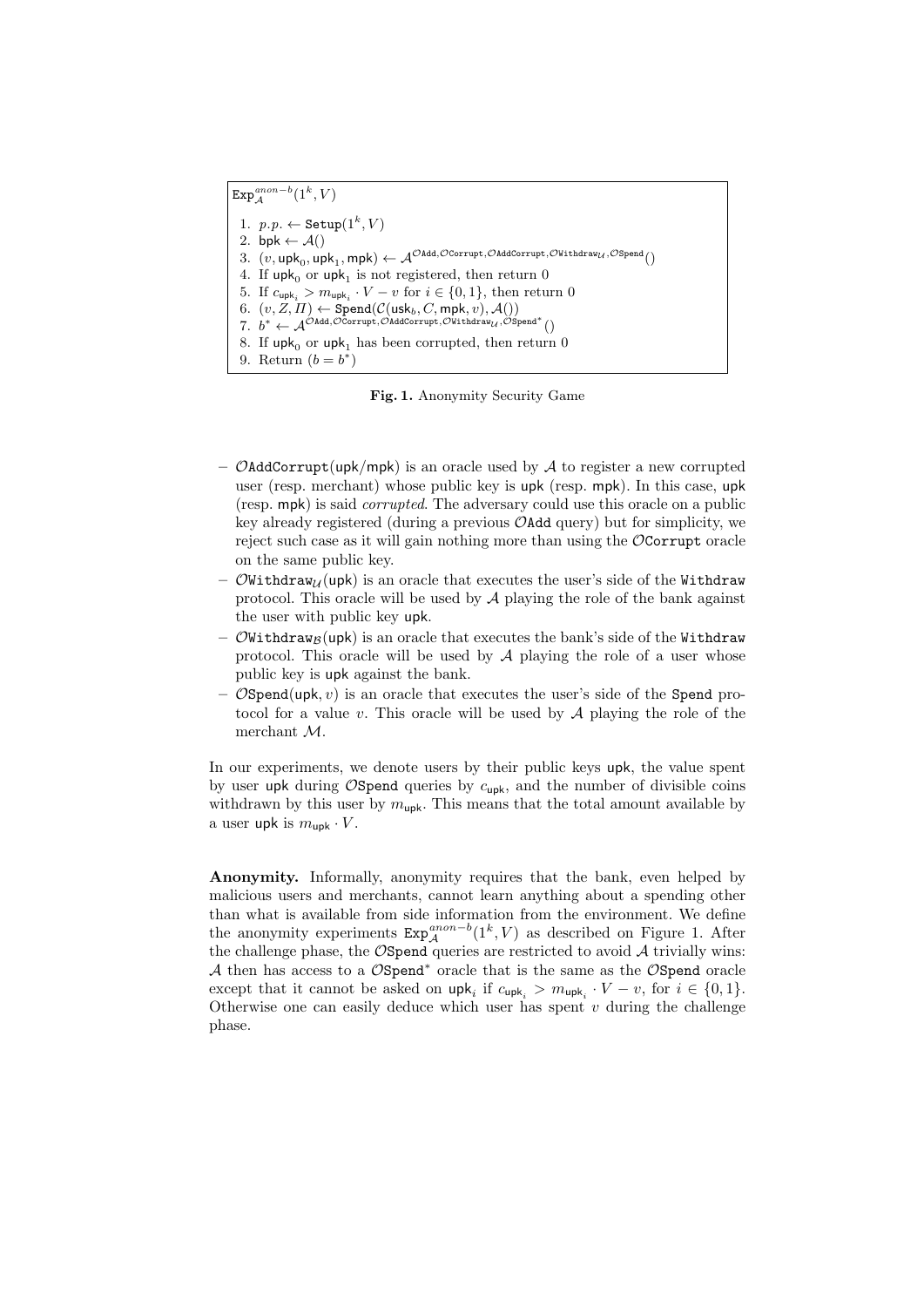$\mathtt{Exp}^{tra}_{\mathcal{A}}(1^k,V)$ 1.  $p.p. \leftarrow \texttt{Setup}(1^k, V)$ 2.  $(bsk, bpk) \leftarrow BKeygen()$  $3. \; [(v_1, Z_1, \Pi_1), \dots, (v_u, Z_u, \Pi_u)] \overset{\$}{\leftarrow} \mathcal{A}^{\mathcal{O}\mathtt{Add}, \mathcal{O}\mathtt{Corrupt}, \mathcal{O}\mathtt{AddCorrupt}, \mathcal{O}\mathtt{Without}_\mathcal{B}, \mathcal{O}\mathtt{Spend}}(\mathsf{bpk})$ 4. If  $\sum_{i=1}^{u} v_i > m \cdot V$  and  $\forall i \neq j$ , Identify $((v_i, Z_i, \Pi_i), (v_j, Z_j, \Pi_j)) = \perp$ , then return 1 5. Return 0

Fig. 2. Traceability Security Game

We define  $\text{Adv}_{\mathcal{A}}^{anon}(1^k, V)$  as  $\Pr[\text{Exp}_{\mathcal{A}}^{anon-1}(1^k, V)] - \Pr[\text{Exp}_{\mathcal{A}}^{anon-0}(1^k, V)].$  A divisible e-cash system is *anonymous* if, for any probabilistic polynomial adversary  $A$ , this advantage is negligible. Of course, the adversary must choose the users involved in the challenge phase among the registered users, and never corrupted, and cannot ask them to spend more than withdrawn, hence restrictions in steps 4, 5, and 8 respectively.

Remark 1. The scheme from [27] achieves an unlinkability property, meaning that it is hard to link two spendings from the same coin. This protocol makes use of a tree for the global coin, and each transcript reveals which part of the tree (*i.e.* which node) is spent. In some cases, this property can be enough (we describe informally in Section 4.2 a protocol fulfilling this property) but we stress that a scheme revealing the spent nodes in a tree structure is not anonymous (according to our above model) even if it is unlinkable (and our main scheme given in Section 5 is anonymous in the sense of the above definition). Indeed, to break the anonymity of such a scheme, the adversary can make one  $\mathcal{O}\texttt{Without}_\mathcal{U}(\texttt{bsk},\texttt{usk}_i)$  and then  $(V-1)$   $\mathcal{O}\texttt{Spend}(\texttt{upk}_i,1)$  queries, for each user  $(i \in \{0,1\})$ . Therefore, it will only remain one unspent node  $s_{\mathsf{upk}_i}$  for each user. If the nodes are randomly selected among the unspent nodes during a spending (which is even worse if this is deterministic or chosen by the adversary), with overwhelming probability, the two unspent nodes will not be the same for the two users  $upk_0$  and  $upk_1: s_{upk_0} \neq s_{upk_1}$ . The node involved in the challenge phase will then reveal the user identity.

Traceability. Informally, traceability requires that no coalition of malicious users can spend more than they have withdrawn, without revealing their identity. We define the traceability experiment  $\text{Exp}_{\mathcal{A}}^{tra}(1^k, V)$  as described on Figure 2. We denote by  $m$  the total number of coins withdrawn during the entire experiment. It is assumed that  $\{(v_1, Z_1, \Pi_1), \ldots, (v_u, Z_u, \Pi_u)\}\$ is a set of different and valid transcripts (else, we do not consider the invalid or duplicated ones when computing the sum  $v = \sum v_i$ ). We define  $\text{Adv}_{\mathcal{A}}^{tra}(1^k, V)$  as  $\Pr[\text{Exp}_{\mathcal{A}}^{tra}(1^k, V) = 1]$ . A divisible e-cash system ensures the *traceability* property if, for any probabilistic polynomial adversary  $A$ , this advantage is negligible.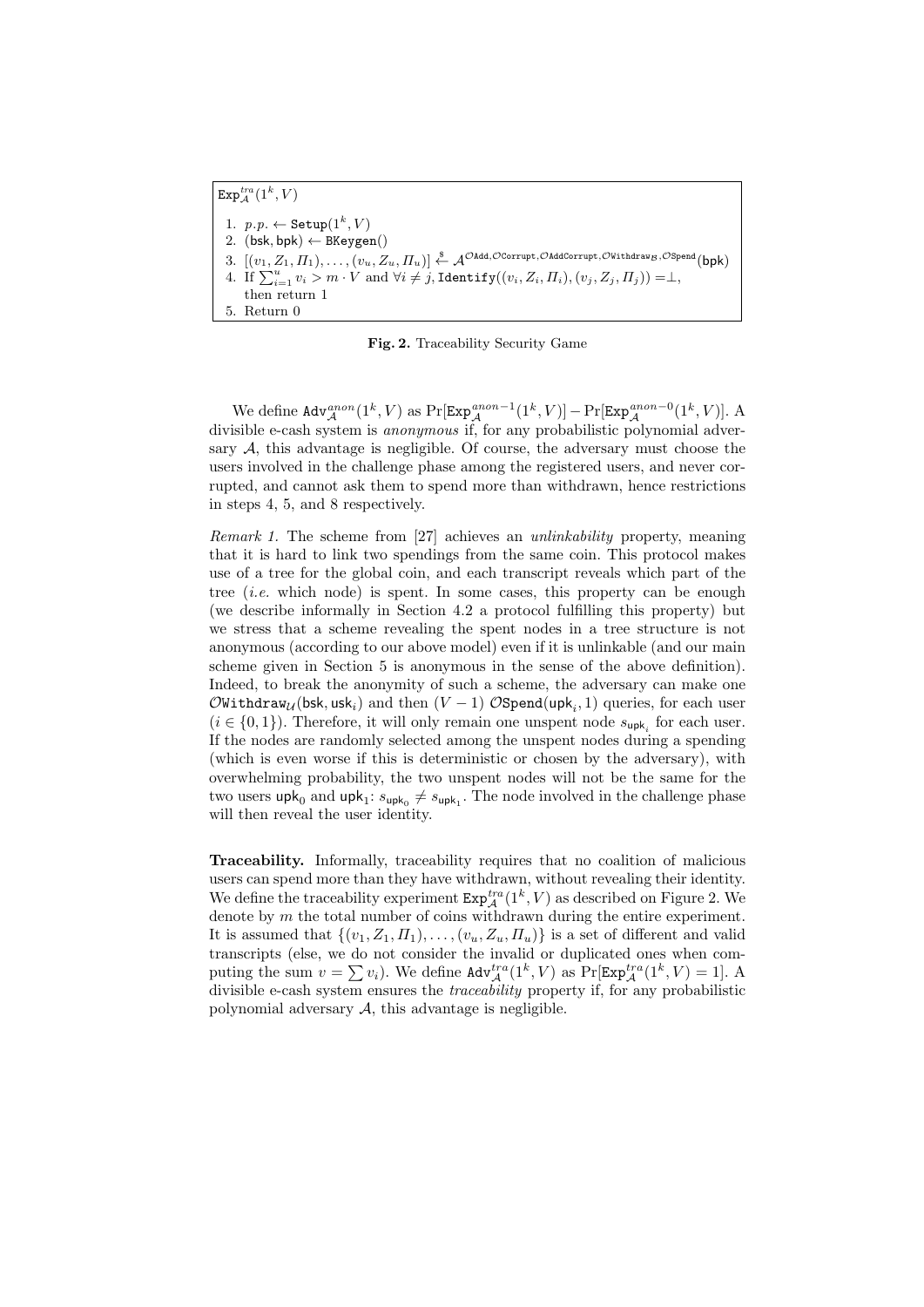$\mathtt{Exp}^{excu}_\mathcal{A}(1^k,V)$ 1.  $p.p. \leftarrow \texttt{Setup}(1^k, V)$ 2. bpk  $\leftarrow \mathcal{A}()$ 3.  $[(v_1, Z_1, \Pi_1), (v_2, Z_2, \Pi_2)] \leftarrow \mathcal{A}^{\mathcal{O}\text{Add}, \mathcal{O}\text{Corrupt}, \mathcal{O}\text{AddCorrupt}, \mathcal{O}\text{Without}(1)}$ 4. If Identify $((v_1, Z_1, \Pi_1), (v_2, Z_2, \Pi_2), \mathsf{bpk}) = \mathsf{upk}$  and  $\mathsf{upk}$  not corrupted, then return 1 5. Return 0

Fig. 3. Exculpability Security Game

Remark 2. The E-cash systems from [13, 2, 15, 26] considered the balance property, requiring that no coalition of users can spend (and then later accepted for deposit) more than they have withdrawn, and the *identification* property, requiring that no coalition of users can double-spend a coin without revealing their identity. We argue that traceability is enough. Indeed, an adversary against the *balance* property must produce  $[(v_1, Z_1, \Pi_1), \ldots, (v_u, Z_u, \Pi_u)]$  (with  $\sum_{i=1}^{u} v_i > m \cdot V$ ) that the bank accepts as valid, not duplicated and not doublespent. This adversary can therefore be easily converted into an adversary against our traceability experiment.

Similarly, an adversary against the identification property must produce two valid transcripts  $(v_1, Z_1, \Pi_1)$  and  $(v_2, Z_2, \Pi_2)$  which are detected as a doublespending but such that the Identify algorithm does not output one name from the collusion: either this is a name outside the collusion, we deal with this case below, with the exculpability, or Identify $((v_1, Z_1, \Pi_1), (v_2, Z_2, \Pi_2)) = \perp$ . By legally spending all the remaining parts of this coin, one breaks the traceability property too.

Exculpability. Informally, exculpability requires that the bank, even cooperating with malicious users and merchants, cannot falsely accuse honest users of having double-spent a coin. We define the exculpability experiment  $\text{Exp}_{\mathcal{A}}^{excu}(1^k, V)$ as described on Figure 3. We emphasize that any adversary able to spend a coin of a honest user can easily break the exculpability property, by simple making a double-spending in the name of this honest user. We define  $\text{Adv}_{\mathcal{A}}^{excu}(1^k, V)$ as  $Pr[Exp_{\mathcal{A}}^{excu}(1^k, V) = 1]$ . A divisible e-cash system is *exculpable* if, for any probabilistic polynomial adversary  $A$ , this advantage is negligible.

### 4 Our Construction: Intuition

Our construction makes use of a binary tree, as in most previous works [13, 2, 15]. The main difference is the way the tree is built. In the previous systems, each user constructs his own tree by selecting elements  $k_{i,j}$  associated with the nodes of the tree and then has to get certificates on all of them (during the Withdraw protocol) and more importantly, must prove (either during the Withdraw protocol or the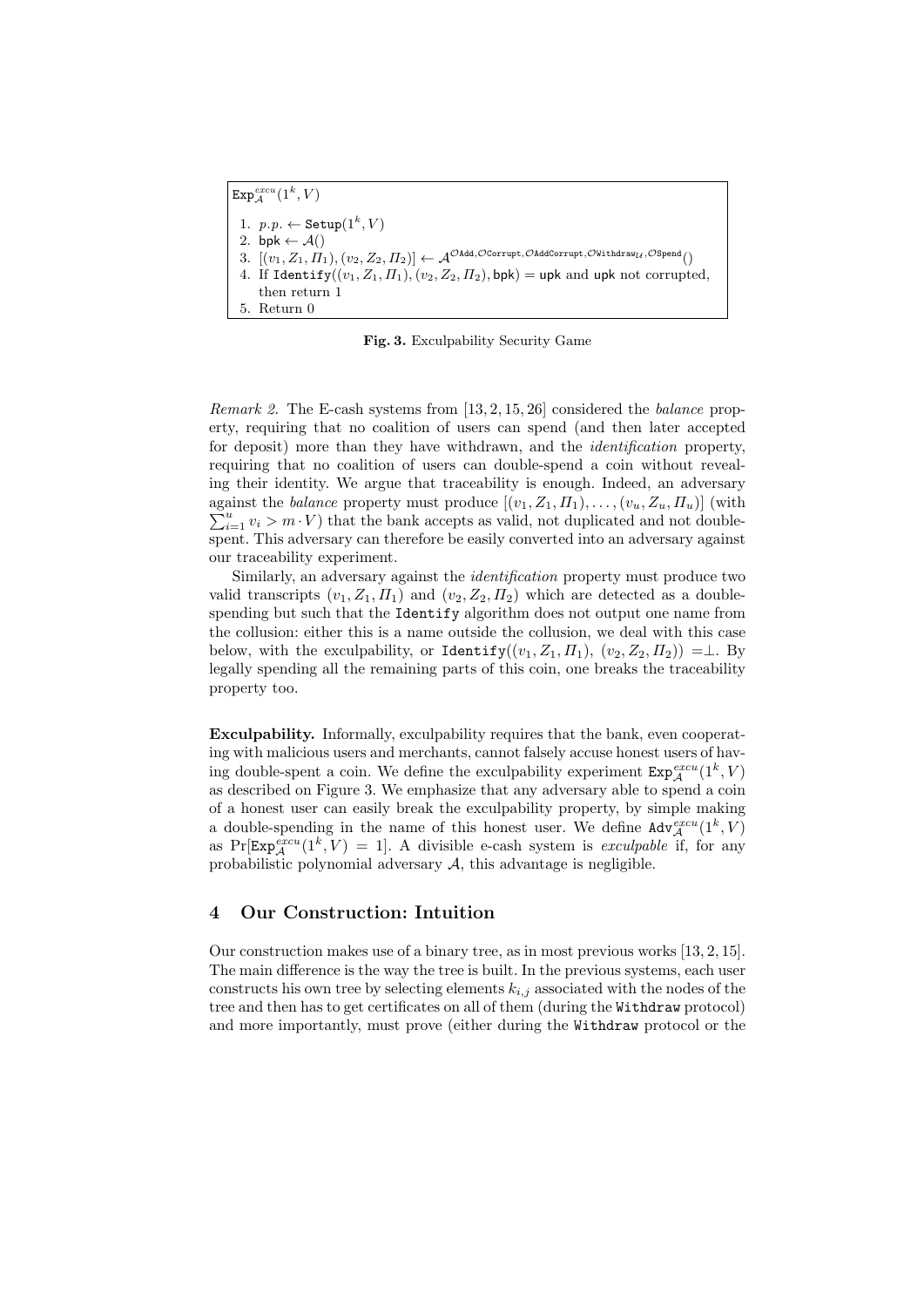Spend one) that these elements are well-formed. This latter proof led to complex systems with either unconventional security properties [2] or costly operations in groups of different orders [13, 15].

In our system, there is only one tree, which is part of the public parameters. It allows us to avoid proving its well-formedness and so to achieve a better efficiency while working with zero-knowledge proofs compatible with the Groth-Sahai methodology [25]. In the following we first describe our Setup algorithm and then give a high level description of our divisible e-cash system.

#### 4.1 Setup

**Notation.** Let  $S_n$  be the set of bitstrings of size smaller than or equal to n and  $\mathcal{F}_n$  be the set of bitstrings of size exactly n. We then define,  $\forall s \in S_n$ , the set  $\mathcal{F}_n(s)$  as  $\{f \in \mathcal{F}_n :$ s is a prefix of f}. For every  $s \in$  $\mathcal{S}_n$ , |s| denotes the length of s.

Intuitively, since we will make use of a tree of depth  $n$  for coins of value  $V = 2<sup>n</sup>$ , as illustrated on Figure 4, each node of the tree (or its path from the root) will refer to an element  $s \in \mathcal{S}_n$ , the root to the empty string  $\epsilon$ , and each leaf to an element of  $\mathcal{F}_n$ . For any node  $x \in \mathcal{S}_n$ ,  $\mathcal{F}_n(s)$  contains all the leaves in the subtree below s.



Fig. 4. Divisible coin

**Public Parameters.** Let  $(\mathbb{G}_1, \mathbb{G}_2, \mathbb{G}_T, e)$  be the description of bilinear groups of prime order p, g, h,  $u_1, u_2, w$  (resp.  $\tilde{g}$ ) be generators of  $\mathbb{G}_1$  (resp.  $\mathbb{G}_2$ ),  $G = e(g, \tilde{g})$ is thus a generator of  $\mathbb{G}_T$ , and  $H: \{0,1\}^* \to \mathbb{Z}_p$  be a collision-resistant hash function. In addition, a trusted authority generates

- − for each  $s \in \mathcal{S}_n$ ,  $r_s \stackrel{\$}{\leftarrow} \mathbb{Z}_p$  and  $(g_s, h_s) \leftarrow (g^{r_s}, h^{r_s})$ ;
- $-$  for each  $f \in \mathcal{F}_n$ ,  $l_f \stackrel{\$}{\leftarrow} \mathbb{Z}_p$ ;
- $-$  for each  $s \in \mathcal{S}_n$ , for each  $f \in \mathcal{F}_n(s)$ ,  $\widetilde{g}_{s \mapsto f} \leftarrow \widetilde{g}^{l_f/r_s}$ .

The public parameters p.p. are set as the bilinear groups  $(\mathbb{G}_1, \mathbb{G}_2, \mathbb{G}_T, e)$ , with the generators  $g, h, u_1, u_2, w, \tilde{g}$ , and  $\mathbb{G}$ , the hash function  $H$ , as well as all the above elements  $\{(g_s, h_s), s \in \mathcal{S}_n\}$  and  $\{\widetilde{g}_{s \mapsto f}, s \in \mathcal{S}_n, f \in \mathcal{F}_n(s)\}$ . In addition, according to the setting, either the random oracle model or the standard model, we also have

− another hash function  $\mathcal{H}: \{0,1\}^* \to \mathbb{Z}_p$ , that will be modeled by a random oracle;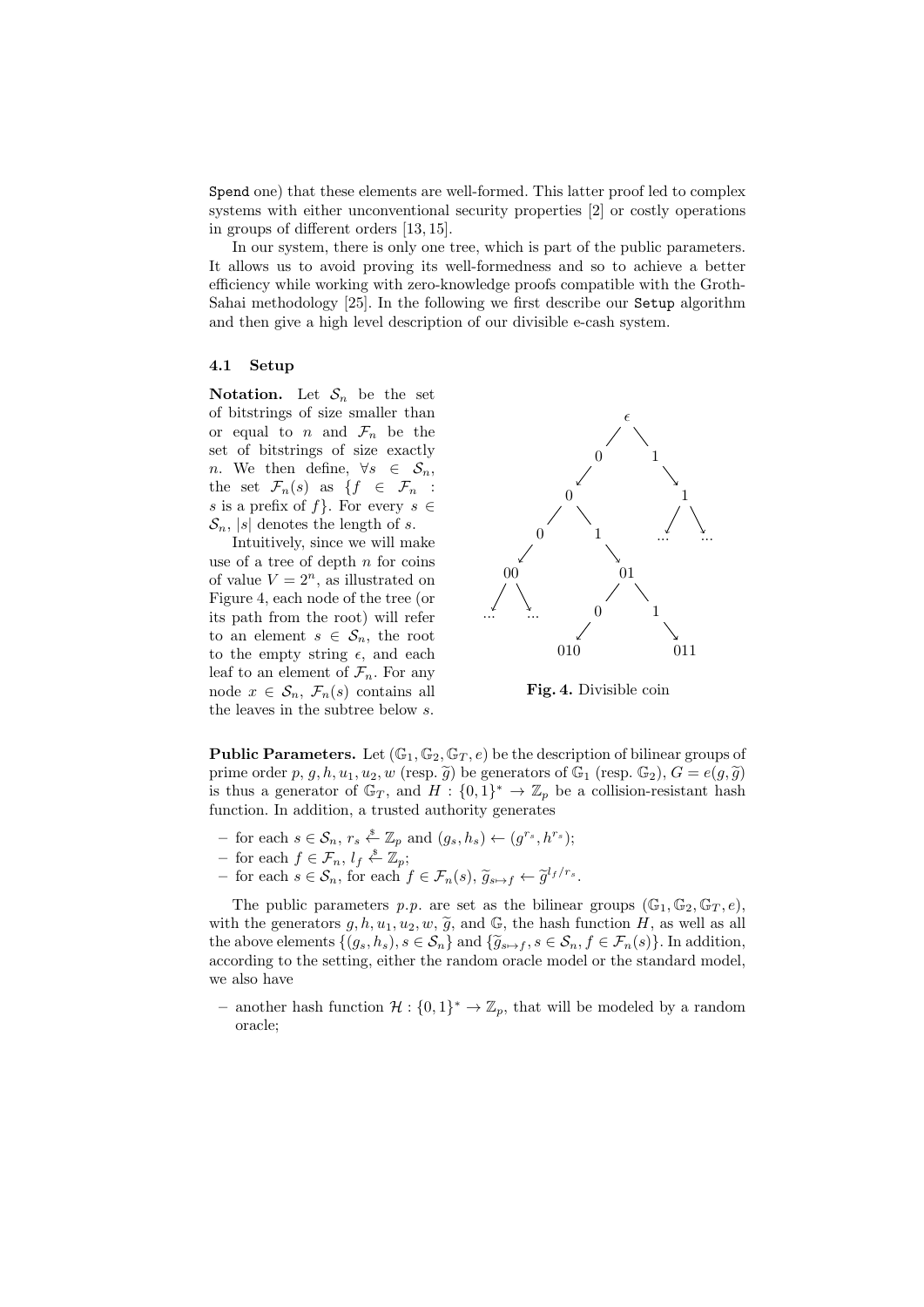– or a CRS for the Groth-Sahai [25] proofs and a one-time signature scheme  $\Sigma_{ots}$  (such as the one from [8]).

It is worthy to note that users and merchants need to know the groups and the generators, but then just  $\{(q_s, h_s), s \in \mathcal{S}_n\}$  (along with  $\mathcal{H}$ , or CRS and  $\Sigma_{ots}$ ). The set  $\{\widetilde{g}_{s\mapsto f},(s, f) \in \mathcal{S}_n \times \mathcal{F}_n\}$  is only used by the bank, while  $\{l_f, f \in \mathcal{F}_n\}$  is not useful anymore in the system.

Remark 3. An entity knowing the random scalars  $(r_s, l_f)$  used to generate the public parameters will be able to break the anonymity of our scheme. This problem already appears when generating the CRS from Groth-Sahai proofs (whose construction is not specified in [26]). To avoid the need of a trusted entity (although this last one would intervene only during the Setup phase) the public parameters can be cooperatively generated by the bank and a set of users. For example,

- − one party can first generate  $a_s, c_f \stackrel{\$}{\leftarrow} \mathbb{Z}_p$  for all  $s \in \mathcal{S}_n$  and  $f \in \mathcal{F}_n$ , compute  $A_s \leftarrow g^{a_s}$  and  $\widetilde{A}_{s \mapsto f} \leftarrow \widetilde{g}^{cf/a_s}$ , and prove knowledge of  $a_s$  and  $c_f$ ;<br>the second porty will then select render  $h \stackrel{d}{\rightarrow} \widetilde{g}$  semples
- the second party will then select random  $b_s, d_f \stackrel{\$}{\leftarrow} \mathbb{Z}_p$ , compute  $B_s \leftarrow A_s^{b_s}$ and  $\widetilde{B}_{s\mapsto f} \leftarrow \widetilde{A}_{s}^{d_{f}/b_{s}},$  and prove knowledge of  $b_{s}$  and  $d_{f}$ .

If the proofs are valid then  $g_s \leftarrow B_s$  and  $\widetilde{g}_{s \mapsto f} \leftarrow \widetilde{B}_{s \mapsto f}$ .

#### 4.2 High Level Description

The main challenge when designing a divisible e-cash system is to describe an efficient way for the bank to recover all the serial numbers of the spent coins without endangering the anonymity of the honest users. For the sake of clarity, we describe our construction in three stages.

- In the first one, we describe a system fulfilling a weak anonymity property (called unlinkability, see Remark 1, in Section 3.2) meaning that no one can decide, given two transcripts of the Spend protocol, whether they were produce by using the same global coin but where the spent part (i.e. the node) of the coin can be revealed;
- In the second stage, we show how to increase the level of anonymity, reaching a stronger version of unlinkability (that we call strong unlinkability) meaning that it is now impossible to decide which node was spent. However, the level of the node is inevitably revealed since it corresponds to the amount paid by the user.
- Eventually, it remains to explain how to recover the identity of a doublespender without the help of a trusted entity. This is done in our third stage where we describe the construction of a security tag which, added to the scheme from the second stage, leads to an anonymous divisible e-cash system in the sense of the definition given in Section 3.2.

All our three stages use the same idea: each divisible coin is associated with a secret scalar  $x \stackrel{s}{\leftarrow} \mathbb{Z}_p$ , known to the user only, and certified by the bank during the Withdraw protocol.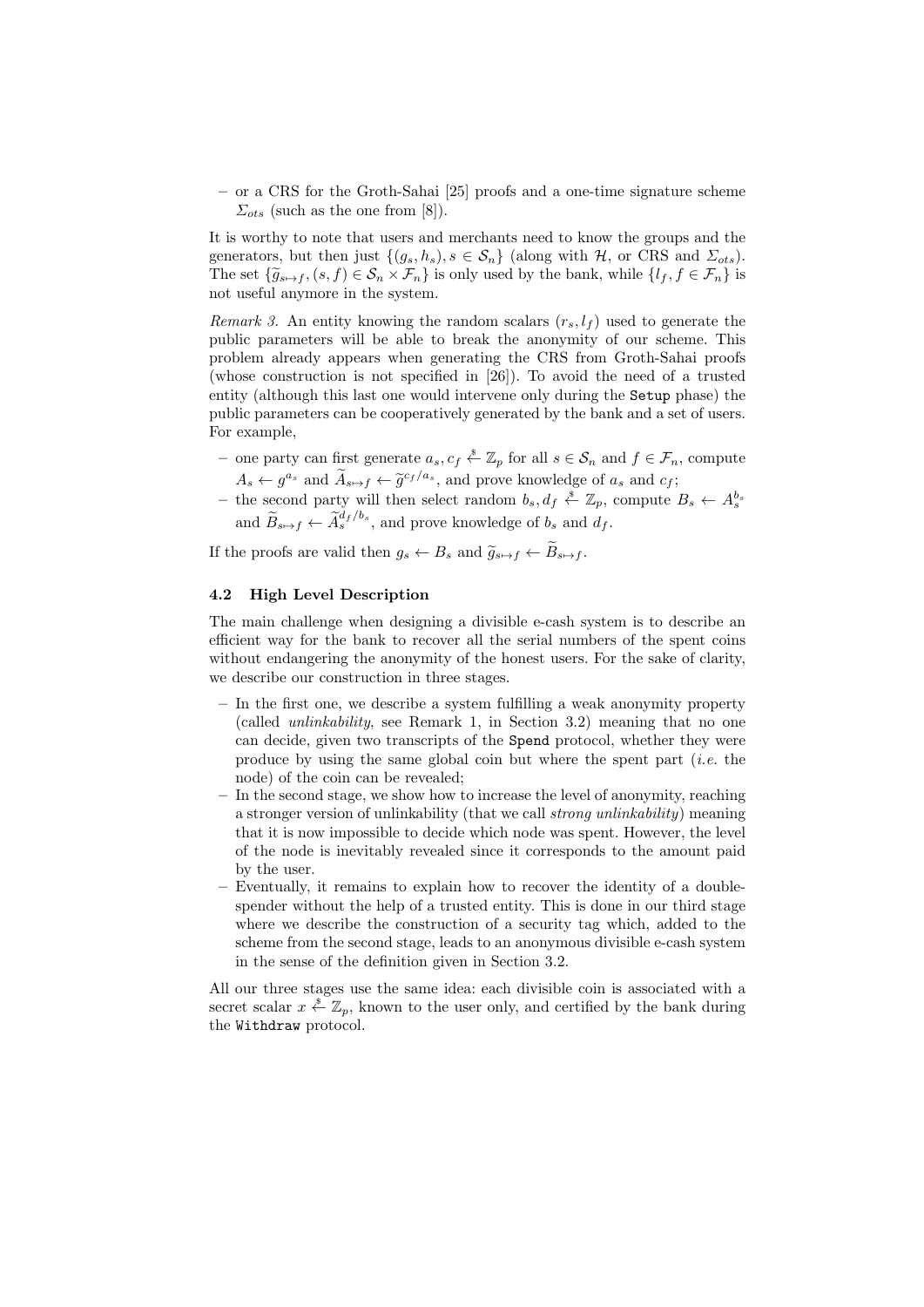**Unlinkability.** To spend a value of  $v = 2^{\ell}$ , the user first selects an unspent node s at level  $n - \ell$ , computes  $t_s \leftarrow g_s^x$  and proves in a zero-knowledge way that  $t_s$  is well formed and that  $x$  is certified. This can be efficiently performed in either model: the random oracle model or standard model.

Since we consider here the unlinkability property, the user can reveal the chosen s so that B can compute, for each  $f \in \mathcal{F}_n(s)$ , the  $2^{\ell}$  elements  $S_f(x)$   $\leftarrow$  $e(t_s, \tilde{g}_{s \mapsto f}) = e(g_s, \tilde{g}_{s \mapsto f})^x = G^{x \cdot l_f}$  which actually are the  $2^{\ell}$  serial numbers.<br>Indeed, these elements only depend on (i) the sport leaves and (ii) the secret of Indeed, these elements only depend on (i) the spent leaves and (ii) the secret of the coin, which makes the bank able to detect double-spending  $(i.e.$  two identical spent leaves, which equivalently means that two nodes  $s$  and  $s'$  are such that one of them is the prefix of the other): the bank simply checks whether for some f, there are s and s' such that  $e(t_s, \tilde{g}_{s \mapsto f}) = G^{x \cdot l_f} = e(t_{s'}, \tilde{g}_{s' \mapsto f}).$ 

For honest users, the unlinkability property follows from the fact that it is hard, knowing  $g_s$ ,  $g_{s'}$  and  $g_s^x$ , to decide whether an element of  $\mathbb{G}_1$  is random or equal to  $g_{s'}^x$  under the XDH assumption.

Strong Unlinkability. We now want to leak less information about the node s: actually, just its level can be leaked, since it corresponds to the value of the transaction. To address this issue, the bank will now certify every element  $g_s$ , using a different key for each level of the tree (and so according to the value), and publish all certificates. To prove that  $t_s$  is well-formed, the user now has to prove that he used a certified value  $g_s$  of the appropriate level, which is still possible in either the random oracle model or the standard model, with a slight increase of the size of the proof. Since the bank does not know the exact node s, but only its level  $n - \ell$ , given  $t_s$ , it now needs to compute and stores all the elements  $e(t_s, \tilde{g}_{s' \mapsto f})$  for every leaf f and every node s' of the same level  $n - \ell$ . Of course, some of these elements (and maybe most of them) do not correspond to any valid serial number, but the point is that all the  $2^{\ell}$  valid serial numbers will be among them, making the bank able to detect double spendings.

Remark 4. One has to take care of additional false positive cases for a leaf  $f$ : for two distinct coins whose associated secrets are  $x_1$  and  $x_2$  respectively  $(x_1 \neq$  $(x_2)$ , there exist four nodes  $r_{s_1}, r_{s'_1}$  and  $r_{s'_2}, r_{s'_2}$  such that  $e(g^{x_1r_{s_1}}, \tilde{g}^{y_f/r_{s'_1}}) =$  $e(g^{x_2r_{s_2}}, \tilde{g}^{y_f/r_{s'_2}})$ , and thus  $x_1r_{s_1}r_{s'_2} = x_2r_{s'_1}r_{s_2}$ . For randomly chosen x's, this happens with negligible probability.

Anonymity. Once a double-spending is detected, the procedure for recovering the user's identity depends on the kind of opening we want. In the case of fair e-cash systems, an opening authority uses, as for group signatures schemes, the knowledge of some trapdoor to recover the identity of the user from any valid transaction. Such system can be used in association with the above strongly unlinkable solution to provide identification of the double spender. However, to reach the true anonymity property we must avoid such a powerful authority and then allow anyone to recover this identity from any double-spent coins, and only in case of fraud.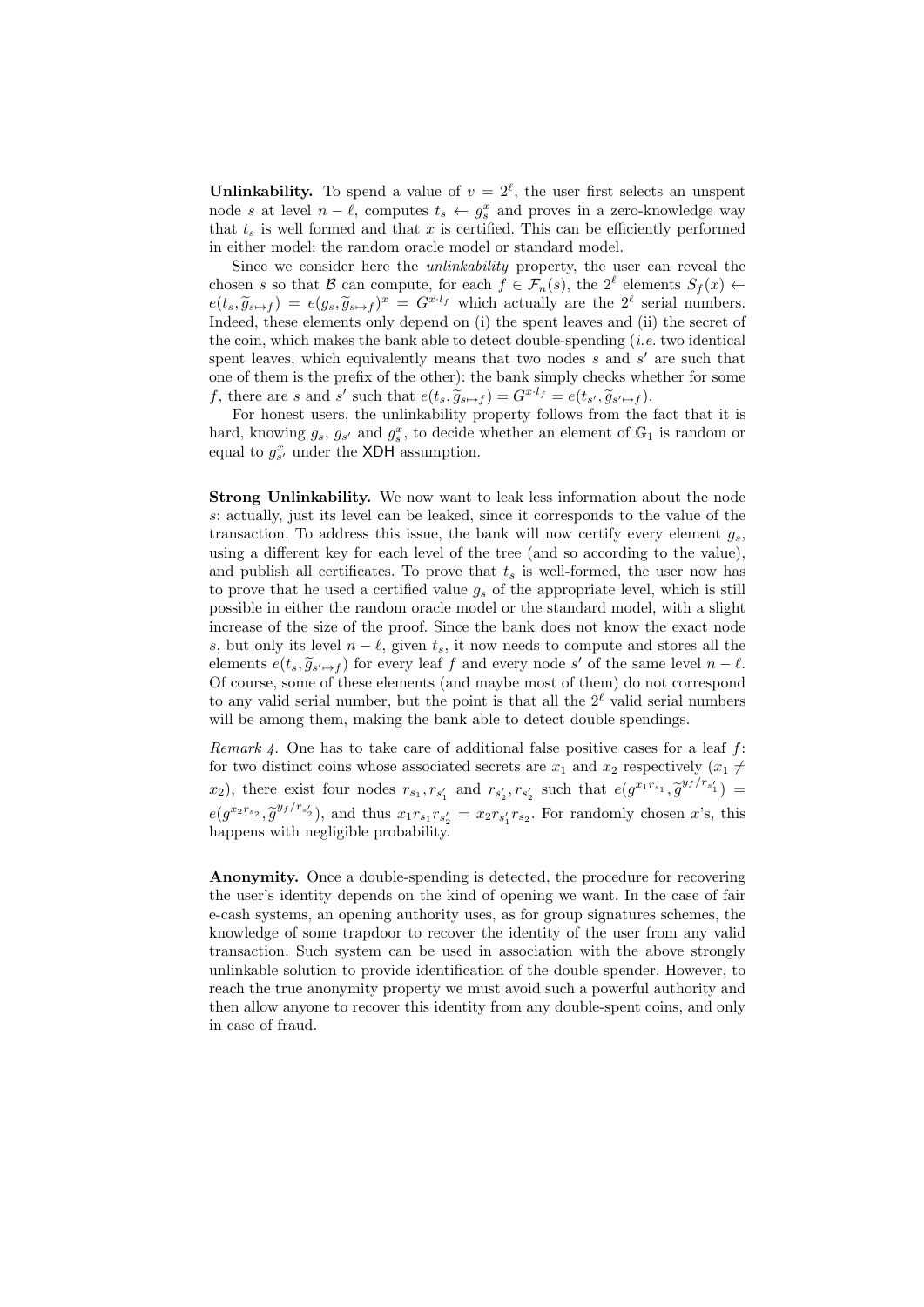Let usk  $\in \mathbb{Z}_p$  be the secret key of a user and upk  $\leftarrow g^{\text{usk}}$  his public key. When spending a node s, each user will also compute and send a security tag  $v_s \leftarrow \text{upk}^r \cdot h_s^x$ , where r is deterministically obtained by hashing some public information info related to the transaction (amount, date, public key of the merchant, etc). Of course, it will also have to prove that this tag is well formed (x and upk are certified and  $h_s$  corresponds to the same node as  $g_s$ ).

If the bank detects a double-spending, it means that there are two transcripts containing  $(t_s, v_s)$  and  $(t_{s'}, v_{s'})$  such that there exists  $f \in \mathcal{F}_n$  which is a descendant of both s and s'. Therefore, we have both  $e(t_s, \tilde{g}_{s \mapsto f}) = e(t_{s'}, \tilde{g}_{s' \mapsto f}) =$ <br> $C^{x \cdot l}$  and  $e(h, \tilde{g}_{s}) = e(h, \tilde{g}_{s \mapsto f}) = e(h, \tilde{g})^{l}$  (hypono can then compute  $G^{x \cdot l_f}$  and  $e(h_s, \tilde{g}_{s \mapsto f}) = e(h_{s'}, \tilde{g}_{s' \mapsto f}) = e(h, \tilde{g})^{l_f}$ . Anyone can then compute,<br>from the involved transcripts and the public parameters  $T \leftarrow e(x, \tilde{g}_{s \mapsto f})$  and from the involved transcripts and the public parameters,  $T \leftarrow e(v_s, \tilde{g}_{s \mapsto f})$  and  $T' \leftarrow e(v_{s'}, \widetilde{g}_{s' \mapsto f})$ . Using the bilinearity of the pairing we get:

$$
T \cdot T'^{-1} = e(\text{upk}^r, \widetilde{g}_{s \mapsto f}) \cdot e(h_s^x, \widetilde{g}_{s \mapsto f}) \cdot e(\text{upk}^{-r'}, \widetilde{g}_{s' \mapsto f}) \cdot e(h_{s'}^x, \widetilde{g}_{s' \mapsto f})^{-1}
$$
  
= 
$$
e(\text{upk}, \widetilde{g}_{s \mapsto f}^r \cdot \widetilde{g}_{s' \mapsto f}^{-r'})
$$
.

It remains to check, for each registered  $upk_i$ , whether  $T \cdot T'^{-1} = e(upk_i, \widetilde{g}_{s \mapsto f}^T \cdot \widetilde{g}_{s \mapsto f}^T$ .  $\widetilde{g}_{s'\mapsto s}^{-r'}$  $\sum_{s'\mapsto f}^{(-r')}$ . We recall that r and r' are scalar deterministically computed from the transaction information info, and thus publicly computable.

The Identify algorithm thus has a linear cost in the number of registered users, but we can argue that this is not a major drawback because it will be run offline and double-spending should not occur too often: the possibility of tracing back defrauders is an incentive not to try to cheat. Note that this algorithm does not make use of any private information, it can thus be run in parallel by many users, as for the public traceability in broadcast encryption [18].

# 5 Our Divisible E-Cash System

#### 5.1 The protocol

In this section, we focus on the anonymous version of our solution. We then describe all the algorithms in more details, except the Setup one, already fully described above. Our Spend protocol will make use of non-interactive zeroknowledge (NIZK) proofs which can be provided either in the random oracle model (using the Fiat-Shamir heuristic [22]) or in the standard model (using the Groth-Sahai proof systems [25], since we are in a bilinear setting). Even if the frameworks are similar, some algorithms differ according to the model. We provide in the full version [17] some instantiations of our protocol.

- BKeygen(): Upon receiving the public parameters, the bank will select two different signatures schemes:
	- $\Sigma_0 = (Keygen, Sign, Verify),$  whose message space is  $\mathbb{G}_1^2$ , to sign some elements of the public parameters. We can use the structure preserving construction from [1]. But we stress that we do not need the EUF-CMA security. A signature scheme secure against selective chosen-message attacks would be enough.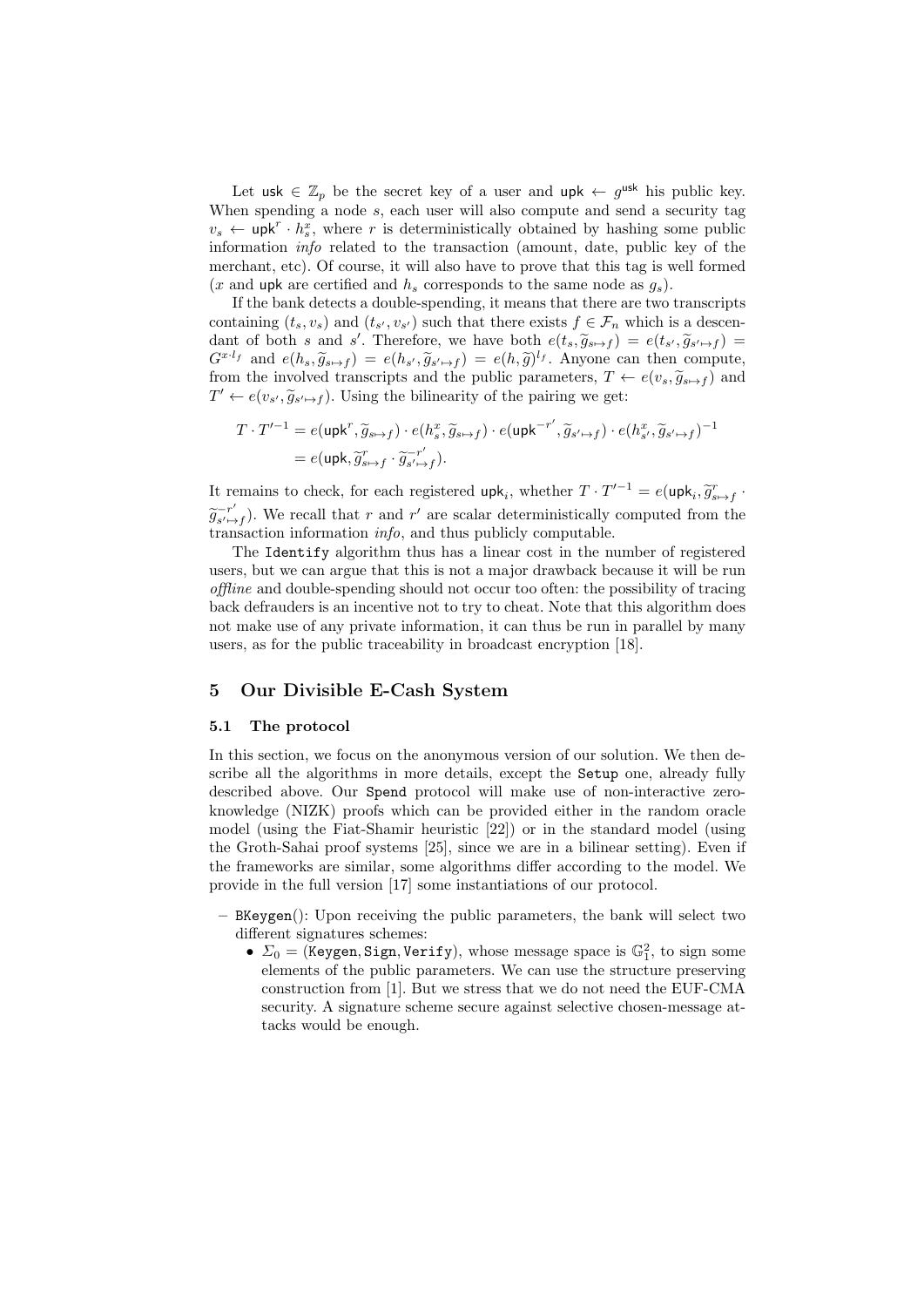- $\Sigma_1$  = (Keygen, Sign, Verify), whose message space depends on the security model.
	- **\* ROM:** The message space is  $\mathbb{Z}_p^2$ . But we additionally require that  $\Sigma_1$ is compatible with a protocol  $\sum_1$ . SignCommit which, given  $(u_1^x, u_2^y)$ for some  $(x, y) \in \mathbb{Z}_p^2$  (and so a kind of commitment of  $(x, y)$ ), outputs a valid signature  $\sigma$  on  $(x, y)$  (we can then use the scheme from [11] or a variant of [8]).
	- **\* Standard Model:** The message space is  $\mathbb{G}_1^2$ , and we can then use again the scheme from [1].

The bank will then get  $(\mathsf{sk}_1, \mathsf{pk}_1) \leftarrow \Sigma_1.\mathtt{Keygen}(p.p.)$  and  $(\mathsf{sk}_0^{(i)}, \mathsf{pk}_0^{(i)}) \leftarrow$  $\Sigma_0$ .Keygen $(p.p.)$  for each level of the tree,  $0 \le i \le n$ , and compute, for every  $s \in \mathcal{S}_n$ ,  $\tau_s \leftarrow \Sigma_0$ . Sign(sk $_0^{(|s|)}, (g_s, h_s)$ ). Eventually, it will set bsk as sk<sub>1</sub> and bpk as  $(\{\mathsf{pk}_0^{(i)}\}_i, \mathsf{pk}_1, \{\tau_s\}_{s\in\mathcal{S}_n}).$ 

- Keygen(): Each user (resp. merchant) selects a random  ${\sf usk} \leftarrow {\mathbb Z}_p$  (resp.  ${\sf msk})$ and gets upk  $\leftarrow g^{\text{usk}}$  (resp. mpk  $\leftarrow g^{\text{msk}}$ ). In the following we assume that upk (resp. mpk) is public, meaning that anyone can get an authentic copy of it.
- Withdraw( $\mathcal{B}(\mathsf{bsk}, \mathsf{upk}), \mathcal{U}(\mathsf{usk}, \mathsf{bpk})$ ): To withdraw a divisible coin, the user first selects a random  $x \in \mathbb{Z}_p$  and computes  $u_1^{\text{usk}}$  and  $u_2^x$ . He then sends  $upk, u_1^{usk}, u_2^x$  and proves, using for example the Schnorr's interactive protocol [30], knowledge of  $x$  and usk. If the proof is valid and if  $u_2^x$  was not previously used, the bank
	- ROM: runs the  $\Sigma_1$ . SignCommit on  $(u_1^{\text{usk}}, u_2^x)$  and sends the resulting signature  $\sigma$  to the user who sets  $C \leftarrow (x, \sigma)$ .
	- Standard Model: computes  $\sigma \leftarrow \Sigma_1$ . Sign(sk<sub>1</sub>, ( $u_1^{\text{usk}}$ ,  $u_2^{\text{z}}$ )) and sends it to the user who sets  $C \leftarrow (x, \sigma)$ .
- $-$  Spend $(\mathcal{U}(\mathsf{usk}, C, \mathsf{bpk}, \mathsf{mpk}, 2^\ell), \mathcal{M}(\mathsf{msk}, \mathsf{bpk}, 2^\ell))$ : To spend a value  $2^\ell,$  the user selects an unspent node s of level  $n - \ell$  and computes  $r \leftarrow H(info)$  and  $(t_s, v_s) \leftarrow (g_s^x, \text{upk}^r \cdot h_s^x)$ . He must then prove that  $t_s$  and  $v_s$  are well-formed, i.e. that he used values certified during a withdrawal, hence a proof of knowledge of  $\sigma$ , and that he used a valid pair  $(g_s, h_s)$ , hence a proof of existence of  $\tau_s$ . The protocol in the ROM differs from the one in the standard model.
	- ROM: The user provides a zero-knowledge proof of knowledge of usk,  $x, g_s, h_s, \tau_s$ , and  $\sigma$  such that:

$$
\begin{aligned} t_s=g_s^x\wedge v_s=(g^r)^{\text{usk}}\cdot h_s^x &\wedge&\Sigma_1.\text{Verify}(\text{pk}_1,(\text{usk},x),\sigma)=1\\ &\wedge&\Sigma_0.\text{Verify}(\text{pk}_0^{(n-\ell)},(g_s,h_s),\tau_s)=1. \end{aligned}
$$

Using appropriate signature schemes, as shown in the full version [17], such zero-knowledge proofs of knowledge 'à la Schnorr' can be done. The global proof is then converted into a signature of knowledge  $\Pi$  on the message  $r$ , using the Fiat-Shamir heuristic [22].

• Standard Model: The user first generates a new key pair  $(\mathsf{sk}_{ots}, \mathsf{pk}_{ots}) \leftarrow$  $\Sigma_{ots}$ .Keygen(1<sup>k</sup>) and computes  $\mu \leftarrow w^{\frac{1}{\text{usk} + H(\text{pk}_{ots})}}$ . He then computes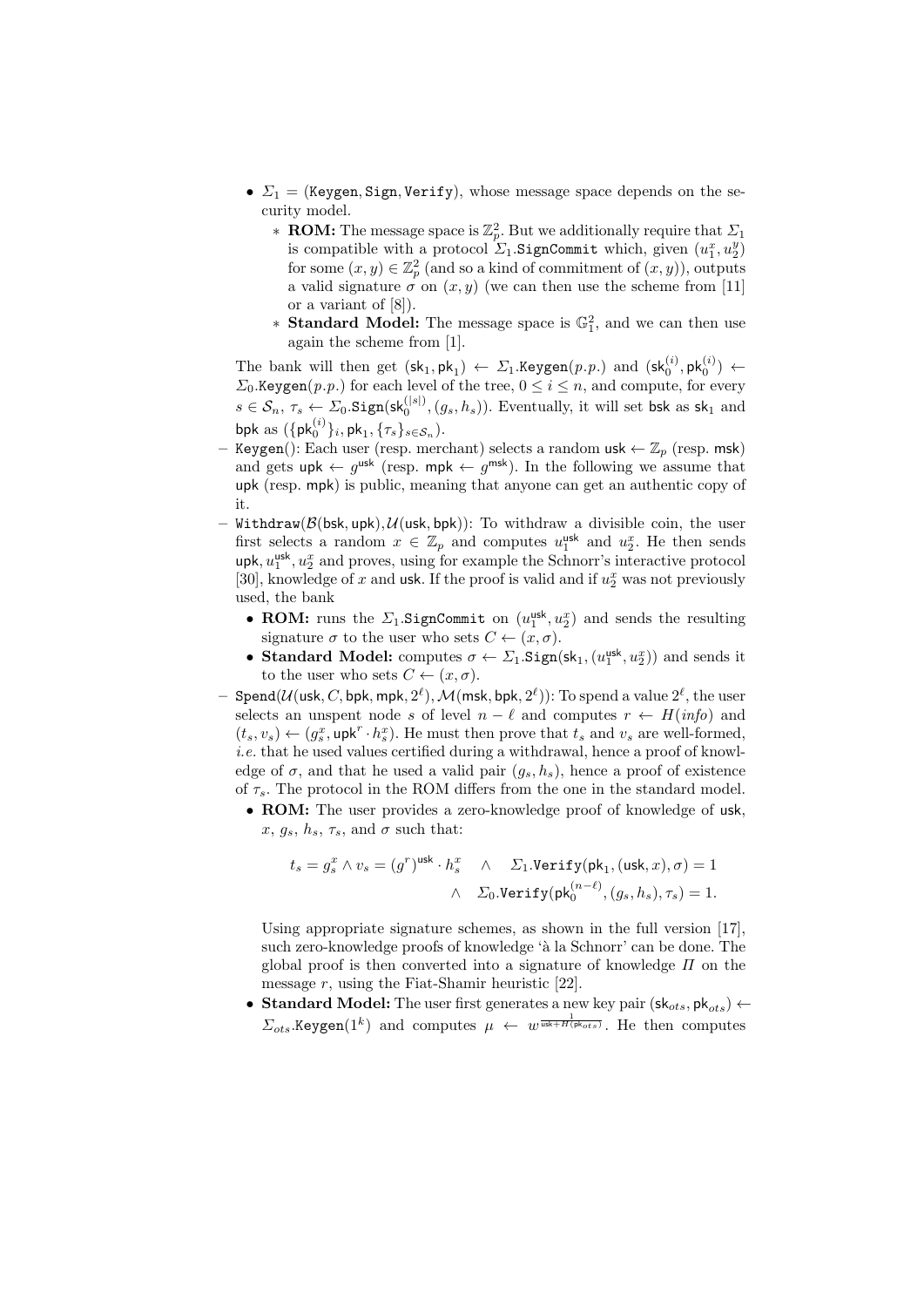Groth-Sahai commitments to usk,  $x, g_s, h_s, \tau_s, \sigma, \mu, U_1 = u_1^{\text{usk}}, U_2 = u_2^{\text{z}}$ and provides a NIZK proof  $\pi$  that the committed values satisfy:

$$
t_s = g_s^x \wedge v_s = (g^r)^{\text{usk}} \cdot h_s^x \wedge U_2 = u_2^x \wedge U_1 = u_1^{\text{usk}} \wedge \mu^{(\text{usk} + H(\text{pk}_{ots}))} = w
$$

along with a NIWI proof  $\pi'$  that the committed values satisfy:

$$
1 = \Sigma_0.\mathtt{Verify}(\mathsf{pk}_0^{(n-\ell)},(g_s,h_s),\tau_s) \land 1 = \Sigma_1.\mathtt{Verify}(\mathsf{pk}_1,(U_1,U_2),\sigma)
$$

Again, using appropriate signature schemes, as shown in the full version [17], the Groth-Sahai methodology [25] can be used. Finally, the user computes  $\eta \leftarrow \Sigma_{ots}$ . Sign $(\mathsf{sk}_{ots}, H(t_s||v_s||\pi||\pi'||r))$  and sends it to M along with  $t_s, v_s, \mathsf{pk}_{ots}, \pi, \pi'.$ 

In both cases, the merchant checks the validity of the proofs and of the signatures and accepts the transaction if everything is correct. In such a case, he stores  $Z \leftarrow (t_s, v_s)$  and either the signature of knowledge  $\Pi$  in the ROM or  $\Pi \leftarrow (\pi, \pi', \mathsf{pk}_{ots}, \eta)$  in the standard model.

- $-$  Deposit $(\mathcal{M}(\mathsf{msk},\mathsf{bpk},(2^\ell,Z,\mathit{\Pi})),\mathcal{B}(\mathsf{bsk},L,\mathsf{mpk}))$ : Upon receiving a transcript, the bank will check that it was not previously deposited and verify its validity. Then, for each s' of level  $n - \ell$  and  $f \in \mathcal{F}_n(s')$  it will compute  $z_i \leftarrow$  $e(t_s, \tilde{g}_{s' \mapsto f})$  and check whether  $z_i \in L$ . If  $\forall i, z_i \notin L$  then the bank will add those elements to this list (see Bomark 5) and store the transcript  $(2^{\ell} \times \Pi)$ these elements to this list (see Remark 5) and store the transcript  $(2^{\ell}, Z, \Pi)$ . Else, there is an element  $z' \in L$  such that  $z_i = z'$ . The bank will recover the corresponding transcript  $(2^{\ell'}, Z', \Pi')$  and output  $[(2^{\ell}, Z, \Pi), (2^{\ell'}, Z', \Pi')]$ .
- $-$  Identify $((2^{\ell_1},Z_1,\varPi_1), (2^{\ell_2},Z_2,\varPi_2),$  bpk): To recover the identity of a doublespender, the entity running this algorithm will first check the validity of both transcripts and return  $\perp$  if one of them is not correct. He then computes, for  $i \in \{1,2\}$  and for every leaf f, the lists  $S_{i,f} \leftarrow \{e(t_{s_i}, \tilde{g}_{s\mapsto f})\}$ , where  $s \in S$ , is the profix of length leal of f l, and returns if there is no collision be  $\mathcal{S}_n$  is the prefix of length  $|s_i|$  of f, and returns  $\perp$  if there is no collision between  $S_{1,f}$  and  $S_{2,f}$  for any leaf f. Else, we can assume (see Remark 4) that we have  $e(t_{s_1}, \widetilde{g}_{s_1 \mapsto f}) = e(t_{s_2}, \widetilde{g}_{s_2 \mapsto f})$  with  $t_{s_1} = g_{s_1}^x$  and  $t_{s_2} = g_{s_2}^x$  for some  $s_1, s_2 \in \mathcal{S}_n$ . As explained in section 4.2,  $e(v_{s_1}, \widetilde{g}_{s_1 \mapsto f}) \cdot e(v_{s_2}, \widetilde{g}_{s_2 \mapsto f})^{-1} =$  $e(\text{upk}, \tilde{g}_{s\mapsto f}^r \cdot \tilde{g}_{s'\mapsto f}^{-r'})$  so it remains to compute  $e(\text{upk}_i, \tilde{g}_{s\mapsto f}^r \cdot \tilde{g}_{s'\mapsto f}^{-r'})$  for each public kov up whitl we get a match in which case one outputs up public key  $upk_i$  until we get a match, in which case one outputs  $upk_i$ .

Remark 5. Since the node used to spend a coin  $C$  is not known, the bank has to store  $2^n$  elements  $z_i$  each time a transcript is deposited by a merchant, even if the amount deposited is  $2^{\ell}$  with  $\ell \leq n$ : one for each leaf f. In the worst case scenario (if the user only spends values of 1), a divisible coin of  $2<sup>n</sup>$  will require that the bank stores  $2^{2n}$  elements. However, the bank does not need to store the elements  $z_i \in \mathbb{G}_T$ , it may only store  $H'(z_i)$  (for some hash function  $H'(z_i)$ ) and so compare the (smaller) hash values. If a collision is found, the bank will first recover and compare the elements  $z_i$  from the involved transcripts to ensure that this collision was not due to the function  $H'$  (which would anyway be quite unlikely). Hash tables or Bloom filters can be used to improve on the storage efficiency.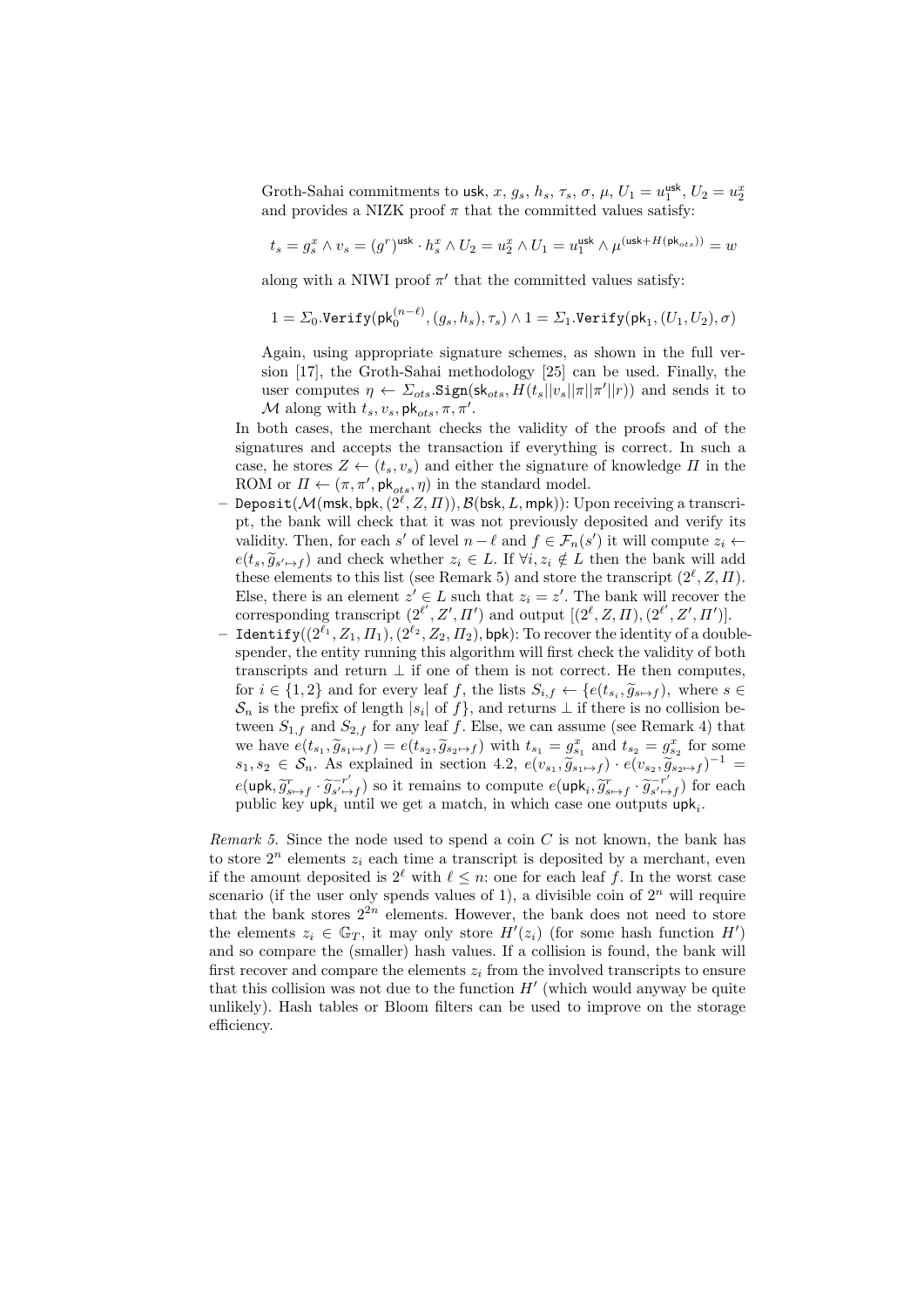Even if the constructions in both models are quite similar, there are some necessary differences, especially in the Spend protocol. Our results concerning the security of our scheme will then also differ according to each model. The security proofs of the following theorems are provided in Section 6.

Theorem 6. In the random oracle model, assuming that the hash function H is collision-resistant, our divisible e-cash system is anonymous under the XDH assumption, traceable if  $\Sigma_0$  is secure against selective chosen-message attacks and  $\Sigma_1$  is an EUF-CMA secure signature scheme, and achieves the exculpability property under the DL assumption.

Theorem 7. In the standard model, assuming that the hash function H is collision-resistant, our divisible e-cash system is anonymous under the XDH assumption, traceable if  $\Sigma_0$  is secure against selective chosen-message attacks and  $\Sigma_1$  is an EUF-CMA secure signature scheme, and achieves the exculpability property under the  $q - SDH$  assumption if  $\Sigma_{ots}$  is a strong one-time signature scheme.

### 5.2 Efficiency

We compare in Figure 5 the efficiency of our construction with the one of [15], which is the most efficient protocol in the ROM, and the one of [26], which is the only construction in the standard model.

The different settings of these constructions make this comparison difficult but this table can still be useful to compare the asymptotic complexity of the different algorithms. We refer to the full version [17] for instantiations of our construction. One may note some differences between our table and the one provided in [15]. They are due to the fact that the authors of [15] denote the computations of accumulators by Acc. Since these accumulators can store up to  $2^{n+2}$  elements their computations actually involve up to  $2^{n+2}$  exponentiations (during the creation of these accumulators inside the withdrawal protocol) while their definitions significantly increase the size of the public parameters (hence the  $2^{n+3}$  elements).

The scheme from [15] uses subgroups of  $\mathbb{Z}_{r_i}$  for some primes  $r_i$  and bilinear groups of similar orders for their accumulators. Assuming that the parameters of the accumulators (which are elliptic curve points) are provided in a compressed way *(i.e.* only one coordinate by point) and that  $q$  is an approximation of the orders of the different groups, we will consider that each element involved in their protocol has a  $|q|$ -bit representation. The scheme from [26] and the one described in this paper use bilinear groups of prime order  $p$ . For a 128-bits security level, we have  $|p| = 256$ ,  $|\mathbb{G}_1| = 256$  and  $|\mathbb{G}_2| = 512$  by using Barreto-Naehrig curves [3] whereas  $|q|$  must be greater than 3072 for [15] (see [23]).

Public Parameters. A downside of our protocol is the size of the public parameters. However, it is worthy to note that by using the curve parameters from [3] and the structure preserving signature scheme from [1], the storage space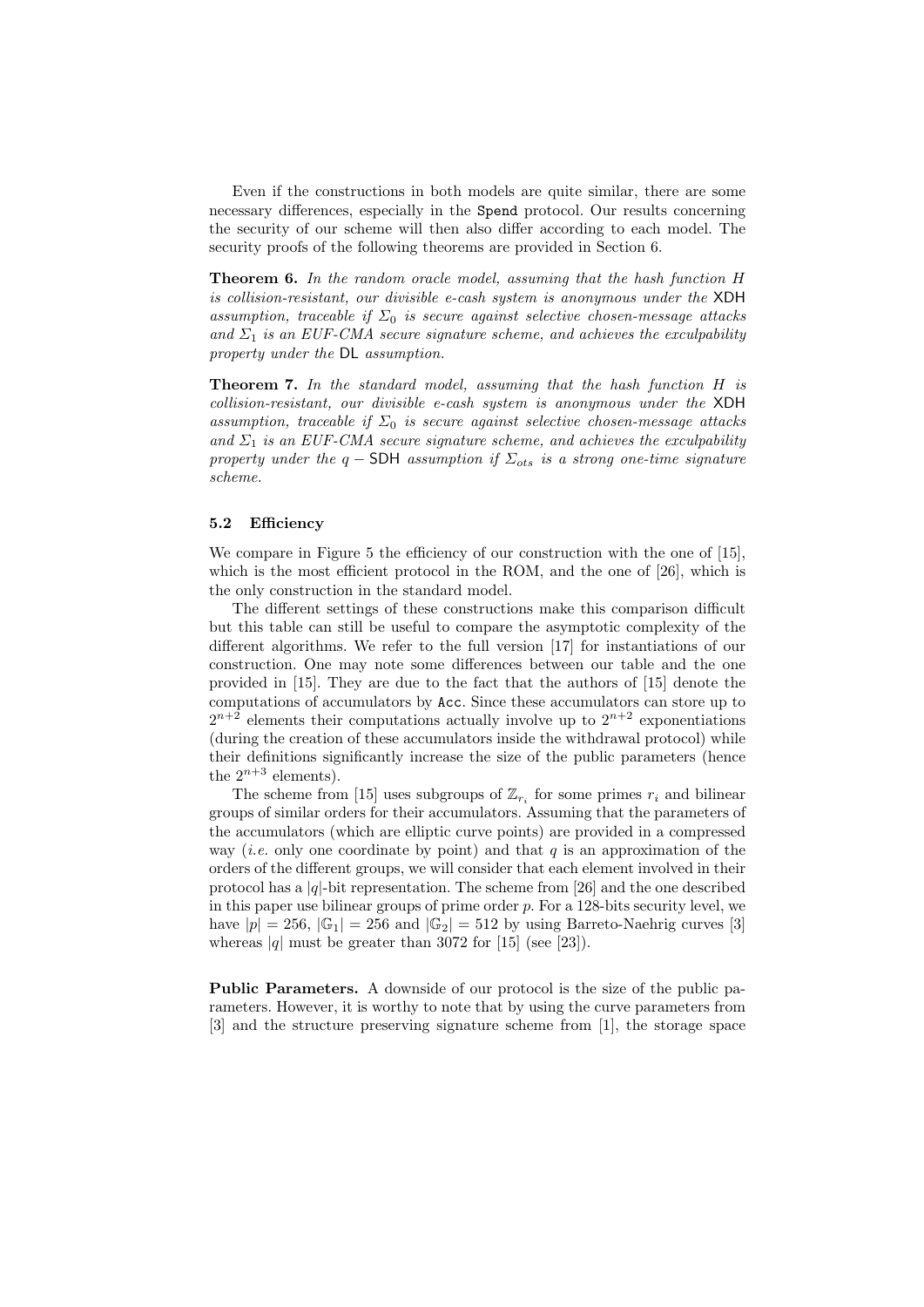| Schemes                   |                                                                  | Canard-Gouget [15]   Izabachène-Libert [26]                                                | Our work                                                                                  |
|---------------------------|------------------------------------------------------------------|--------------------------------------------------------------------------------------------|-------------------------------------------------------------------------------------------|
| Standard Model            | $\mathbf{n}$                                                     | yes                                                                                        | yes                                                                                       |
| Public<br>Parameters      | $2^{n+3} q  + 1 pk$                                              | $2\mathbb{G}_1+1\mathbb{G}_2+1pk$                                                          | $(n+2) p k + 1 \mathbb{G}_2$<br>+ $(2^{n+2}+3)$ G <sub>1</sub><br>$+ (2^{n+1} - 1)$  Sign |
| Withdraw<br>Computations  | $\overline{(2^{n+3}+2^{n+2}-5)}$ exp<br>$+(n+2)$ Sign            | 1 Sign                                                                                     | 1 Sign                                                                                    |
| Coin Size                 | $(2^{n+2}+n+1)$  q <br>$+ (n+2)$ Sign                            | $3 p  +  \text{Sign} $                                                                     | $2 p  +  \text{Sign} $                                                                    |
| Spend<br>Computations     | $NIZK$ { 3 exp <sup>*</sup><br>$+ 2$ Sign + 2 Pair }<br>$+1$ exp | $\overline{NIZK}$ { $(n-l)$ exp<br>$+(7(n-l)+6)$ Pair<br>$+1$ Sign }<br>$+ (8(n-l)+4)$ exp | $NIZK$ { 2 exp<br>$+ 2$ Sign } + 3 exp<br>$+1$ Sign                                       |
| Transfer size of<br>Spend | $3 q  +  NIZK $                                                  | $3(n-l)$ $\mathbb{G}_2$ +<br>$3(n-l)\mathbb{G}_T +  NIZK $                                 | $3 \mathbb{G}_1 + 1$ Sign<br>$+$  NIZK                                                    |
| Deposit<br>Computations   | $2^{l+1}$ exp                                                    | unbounded                                                                                  | $2^n$ Pair                                                                                |
| Deposit size              | $2^{l}$  q  +  Spend                                             | $ \mathtt{Spend} $                                                                         | $2^n$ G <sub>T</sub> +  Spend                                                             |

Fig. 5. Efficiency comparison between related works and our construction for coins of value  $2^n$  and Spend and Deposit of value  $2^l$ . The space and times complexities are given from the user's point of view. exp refers to an exponentiation, pair to a pairing computation, Sign to the cost of the signature issuing protocol, from the user point of view, whose public key is  $pk. NIZK$ {exp} denotes the cost of a  $NIZK$  proof of a multi-exponentiation equation,  $NIZK$ {pair} the one of a pairing product equation and  $NIZK$ {Sign} the one of a valid signature.  $NIZK$ {exp<sup>\*</sup>} refers to the cost of a proof of equality of discrete logarithms in groups of different orders.

required by these parameters for  $n = 10$  (enabling users to divide their coin in 1024 parts) is 330 KBytes which can easily be handled by any smartphone. Our parameters (see the full version [17]) require then less storage space than the ones of [15] (since  $2^{10+3} \cdot |q| = 3.1$  MBytes). For the bank, the additional cost of storing the elements  $\{\tilde{g}_{s \mapsto f}\}\$ is only 721 KBytes.

Withdrawal and Spending. The strong time constraints of electronic transactions require very efficient withdrawal and spending protocols. Compared to any paper in the literature with similar security level (especially [15] and [26]), our protocol is the only one to achieve constant time for both the Withdraw and the Spend protocols. Moreover, even if the Spend protocol from [15] can be performed in constant time, it involves zero-knowledge proofs in groups of different orders which are rather complex, even in the ROM.

**Deposit.** Unfortunately, our Deposit protocol involves up to  $2^n$  pairings and so is less efficient than the one from [15]. For  $n = 10$  it means that the bank must compute 1024 pairings. Even if they can be computed in parallel and even if each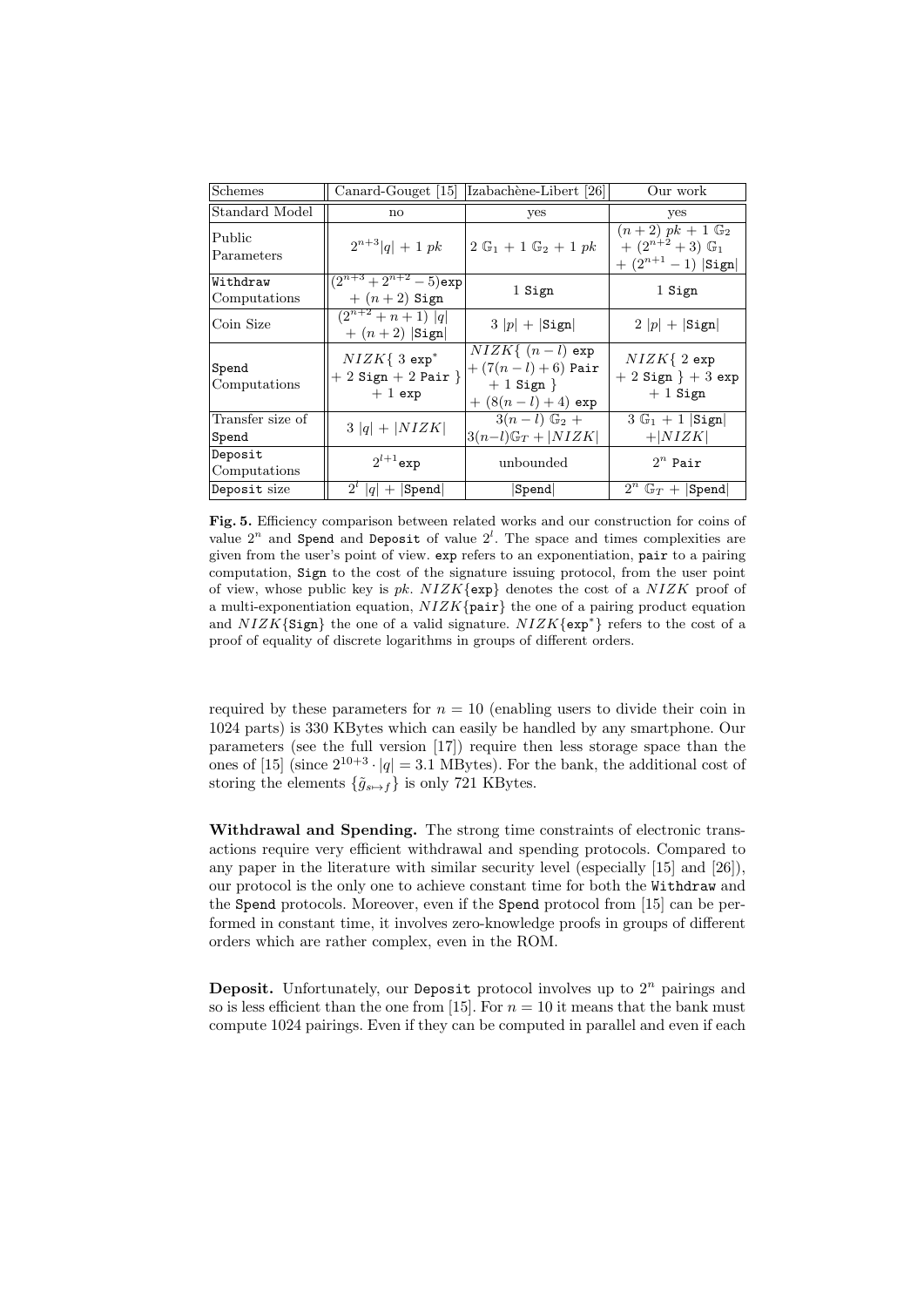of them can be performed on a computer in less than 1 ms [7], the computational cost is significant. However, since this protocol is run offline (without the strong time constraints of the previous protocols) and since the computational power of a bank can be assumed to be far more important than the one of a computer, we argue that the cost for the bank remains reasonable. Regarding the storage size, the bank must store  $2^n$  serial numbers by transaction. As explained in Remark 5, the bank does not need to store the elements  $z_i$  but only their hash values  $H'(z_i)$ for some hash function  $H'$  whose output space can be rather small since, in the event of a collision, the bank will first recompute the elements  $z_i$  before running the Identify algorithm. For example, considering that the output space of  $H'$ has a 80 bits size, the space required to store the serial numbers of one million transactions is about 10 GBytes, which is still practical for the bank.

Finally, we stress that our Deposit protocol is the first one in the standard model with a bounded computational cost, i.e. which does not depend on the number of previous transactions, as in [26] (excepted for the lookup in tables for double-spending detection).

### 6 Security Proofs

The proofs of anonymity and traceability are similar in the ROM and in the standard model so we only describe one proof for both models. This is no longer the case for the exculpability property which requires two different proofs.

### 6.1 Proof of Anonymity

Let A be an adversary against the anonymity with advantage  $\epsilon$ . We construct a reduction  $\mathcal R$  using  $\mathcal A$  against XDH challenges in  $\mathbb G_1$ . Let  $(g, g^x, g^y, g^z)$  be a XDH-challenge in  $\mathbb{G}_1$ , R randomly selects  $f^* \in \mathcal{F}_n$  and generates the public parameters as follows.

- $(h, u_1, u_2) \leftarrow (g^c, g^{d_1}, g^{d_2})$  for some  $c, d_1, d_2 \xleftarrow{\$} \mathbb{Z}_p$
- $-$  For each  $f \in \mathcal{F}_n$ ,  $l_f \stackrel{\$}{\leftarrow} \mathbb{Z}_p$
- $-$  For each  $s \in \mathcal{S}_n$ ,  $r_s \stackrel{\$}{\leftarrow} \mathbb{Z}_p$
- For each  $s \in \mathcal{S}_n$ :
	- If s is a prefix of  $f^*$  then  $g_s \leftarrow (g^y)^{r_s}$
	- Else  $g_s \leftarrow g^{r_s}$
	- $h_s \leftarrow g_s^c$
- For each  $s \in S_n$ , for each  $f \in \mathcal{F}_n(s)$ , output  $\widetilde{g}_{s \mapsto f} \leftarrow \widetilde{g}^{\frac{lf}{rs}}$ .

In this way, only the prefixes of  $f^*$  will involve challenge elements. In the standard model,  $\mathcal R$  also generates a simulated common reference string. Let  $q_w$  be a bound on the number of  $\mathcal{O}$ Withdraw queries,  $\mathcal{R}$  randomly selects i<sup>\*</sup> from  $[0,q_w]$  and answers to the oracle queries as follows:

–  $OAdd()$  queries:  $R$  runs the Keygen algorithm and returns upk (or mpk).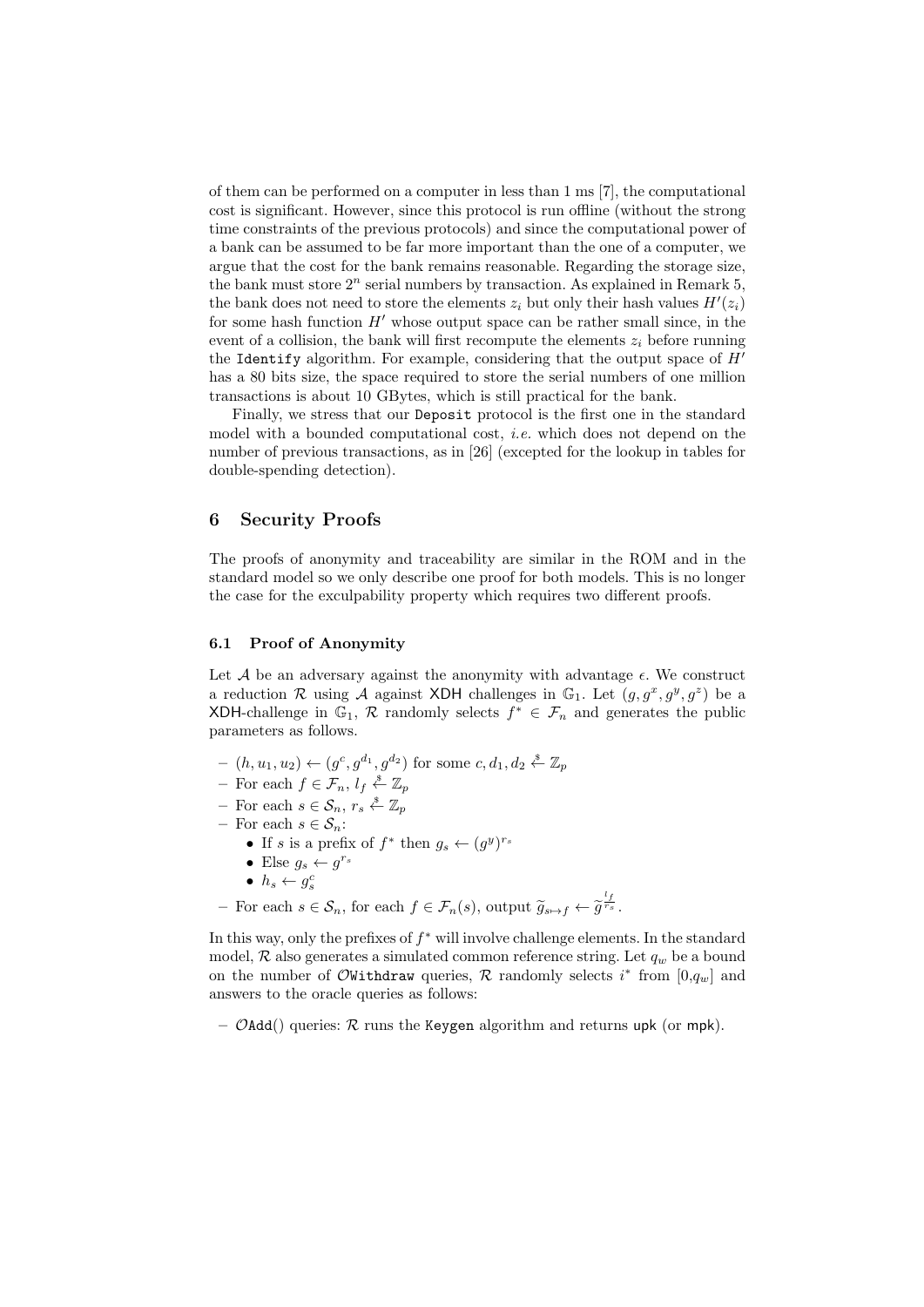- $\mathcal{O}$ Withdraw<sub>U</sub> (bsk, upk) queries: When the adversary makes the  $i^{th}$  query to the OWithdraw<sub>U</sub> oracle, the reduction acts normally if  $i \neq i^*$  and as if the secret value of the coin is x otherwise (by sending  $(g^x)^{d_2}$  and simulating the proof of knowledge, since x is not known by  $\mathcal{R}$ ). The chosen public key corresponding to this last case will be denoted upk<sup>\*</sup>.
- $\mathcal{O}$ Corrupt(upk/mpk) queries:  $\mathcal R$  acts normally if the query was not made on upk<sup>∗</sup> . Else, it aborts the experiment.
- $\mathcal{O}$ AddCorrupt(upk/mpk):  $\mathcal{R}$  stores the public key which is now considered as registered.
- $\mathcal{O}\mathsf{Spend}(\mathsf{upk},2^\ell)$  queries:  $\mathcal R$  is able to deal with any of these queries if  $\mathsf{upk} \neq \emptyset$ upk<sup>\*</sup>. Else, the reduction is able to answer as long as  $c_{\text{upk}} < m_{\text{upk}} \cdot 2^n - 2^{\ell}$ (and aborts otherwise) since this condition means that there is at least one unspent node  $s$  which is not the prefix of  $f^*$ . The reduction can then compute a valid pair  $(t_s, v_s) \leftarrow ((g^x)^{r_s}, \text{upk}^r \cdot t_s^c)$  where  $r \leftarrow H(\text{info})$  and simulates the non-interactive proof (which is possible even in the standard model since we use a simulated CRS).

During the challenge phase,  $\mathcal A$  outputs  $\{\mathsf{upk}_0,\mathsf{upk}_1\}$  along with a value  $2^\ell$ . Of course, it is assumed that none of these users has spent more than  $m_{\mathsf{upk}_b} \cdot 2^n - 2^\ell$ . If  $upk^* \notin \{upk_0, upk_1\}$  then R aborts, else it selects the prefix  $s^*$  of length  $n - \ell$  of  $f^*$ , which cannot have been spent, by the assumption made on the Ospend queries.  $\mathcal R$  also provides a simulated proof and then answers the oracle queries as previously. Since  $g_{s^*} = (g^y)^{r_{s^*}}$ , the reduction returns  $(t_{s^*}, v_{s^*}) \leftarrow$  $((g^z)^{r_s*}, (\text{upk}^*)^r \cdot t_{s^*}^c)$ , which is valid for  $\text{upk}^*$  iff  $z = x \cdot y$ . R returns a random element from  $\mathbb{G}_1^2$  if  $z \neq x \cdot y$ . Then, R uses the bit returned by A to solve the XDH challenge.

When A selects the users involved in the challenge phase, it actually selects the two subsets  $S_0$  and  $S_1$  of the withdrawn coins belonging to these users. The condition on the challenge phase implies that there is at least one coin in each subset which has not been totally spent. If the coin withdrawn during the  $i^{*th}$ query is one of them,  $\mathcal R$  will not abort. Its probability of success in breaking the XDH-assumption is then greater than  $2\epsilon/q_w$ .

### 6.2 Proof of Traceability

Let A be an adversary against the traceability. We construct a reduction  $\mathcal R$  using A against the unforgeability of  $\Sigma_0$  or  $\Sigma_1$ . R generates the public parameters as in the Setup algorithm and selects  $0 \leq i^* \leq n$ . It then generates n keys pairs  $(s k_0^{(i)}, p k_0^{(i)}) \leftarrow \Sigma_0.$ Keygen $(1^k)$  for  $1 \leq i \neq i^* \leq n$  and uses  $s k_0^{(i)}$  to sign  $(g_s, h_s)$  such that  $|s| = i$ . Finally, it sends  $(g_s, h_s)$  for every  $s \in S_n$  such that  $|s| = i^*$  to the  $\Sigma_0$ . Sign oracle which returns the signatures  $\tau_s$  along with the verification key  $pk_0^{(i^*)}$ . R also receives the public key  $pk_1$  from the challenger of the experiment of the EUF-CMA security of  $\Sigma_1$  and sets its public key as  $({p k_0^{(j)}}_j, {p k_1}, {\tau_s}_{s \in S_n})$ . The reduction will proceed as usual when it receives OAdd, OCorrupt, OAddCorrupt and OSpend queries and uses its  $\Sigma_1$ . Sign oracle to answer  $\mathcal{O}$ Withdraw<sub>B</sub> queries.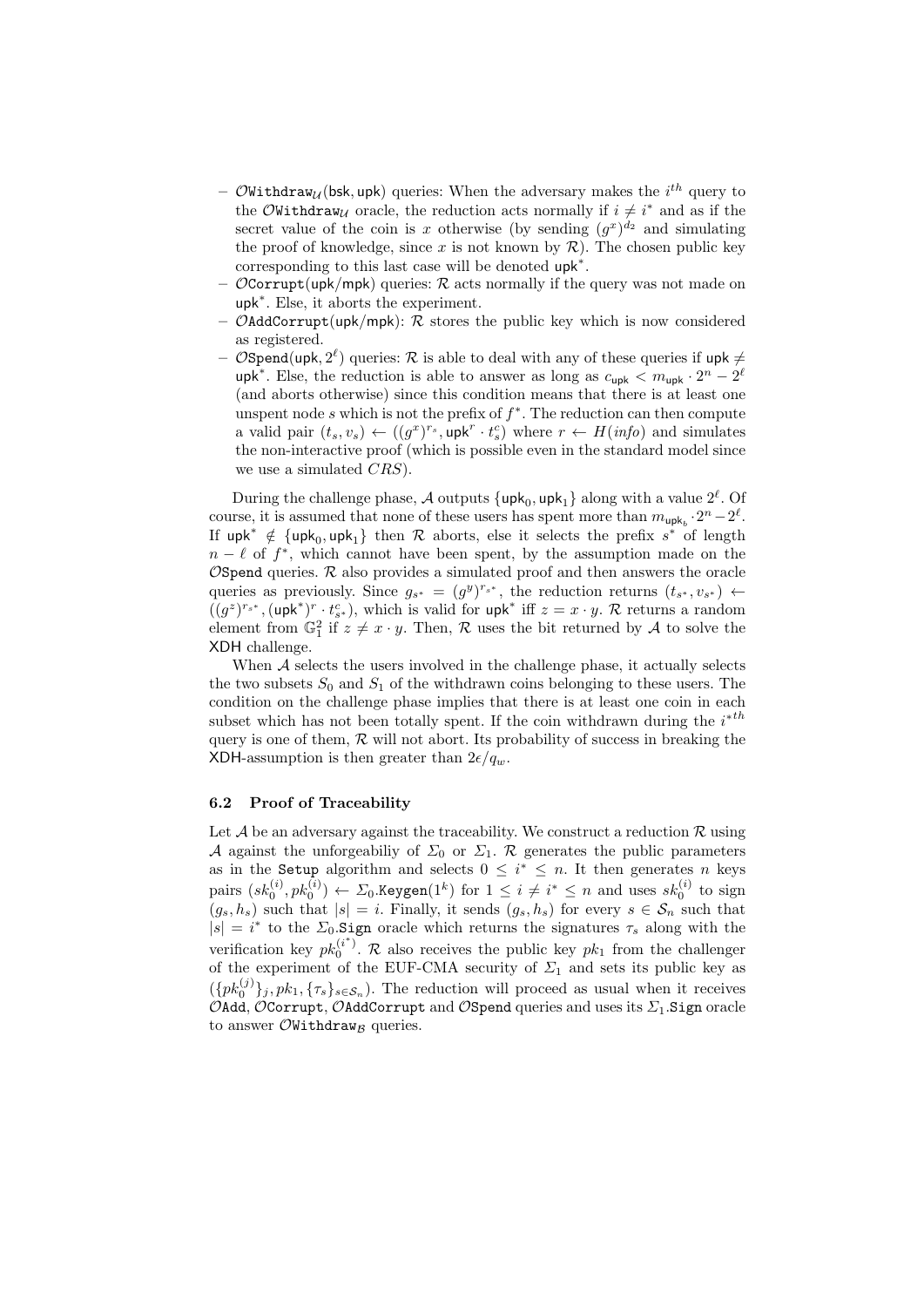Let  $q_w$  be the number of withdrawn queries. In order to succeed,  $A$  must output u valid transcripts  $(2^{\ell_j}, Z_j, \Pi_j)$  such that  $\sum 2^{\ell_j} > q_w \cdot 2^n$  and such that Identify $((2^{\ell_i}, Z_i, \Pi_i), (2^{\ell_j}, Z_j, \Pi_j)) = \perp$  for every  $1 \leq i \neq j \leq n$ . The perfect soundness of the proof implies that each transcript  $(2^{\ell_j}, Z_j, \Pi_j)$  involves a pair  $(g_j,h_j)$  and a signature  $\tau_j$  such that  $\Sigma_0.$ Verify $((g_j,h_j),\tau_j, pk_0^{(n-l_j)})=1.$ We may then assume that  $(g_j, h_j) = (g_{s_j}, h_{s_j})$  for some  $s_j \in S_n$  such that  $|s_j| = n - l_j$ . Else,  $((g_j, h_j), \tau_j)$  is a valid forgery which breaks the security of  $\overline{\Sigma_0}$  with probability  $\frac{1}{n+1}$  (*i.e.* if  $i^* = n - l_j$ ).

Let  $x_1, ..., x_{q_w}$  be the  $q_w$  secret values (one for each withdrawn coin). Since an amount of  $\sum 2^{\ell_j} > q_w \cdot 2^n$  has been deposited, the bank has computed  $\sum 2^{\ell_j}$ elements  $z_i \leftarrow e(t_{s_i}, \widetilde{g}_{s_j \mapsto f})$ . If  $\{z_i\}_i \subset \{e(g, \widetilde{g})^{l_f \cdot x_i}\}_{f \in \mathcal{F}_n, 1 \leq i \leq q_w}$  then there is at least one couple  $(i, i)$  such that  $i \neq i$  and  $z_i = z_i$ , because the size of the last least one couple  $(i, j)$  such that  $i \neq j$  and  $z_i = z_j$ , because the size of the last set is  $q_w \cdot 2^n$ . Such a collision implies (see remark 4) that the security tags  $v_{s_i}$ and  $v_{s_i}$  have been produced with the same secret x and so with the same public key upk which would have been returned by the Identify algorithm. We can therefore assume that  $\{z_i\}_i \nsubseteq \{e(g, \tilde{g})^{l_f \cdot x_i}\}_{f \in \mathcal{F}_n, 1 \leq i \leq q_w}$ , implying that at least one of the element  $t_{s_j}$  is equal to  $g_{s_j}^x$  for some  $x \notin \{x_1, ..., x_{q_w}\}$ . We can then extract, from the corresponding spending, a valid forgery  $\sigma$  on (usk, x) in the ROM and on  $(u_1^{\text{usk}}, u_2^x)$  in the standard model and so breaks the security of  $\Sigma_1$ .

#### 6.3 Proof of Exculpability

We distinguish the proof in the ROM from the one in the standard model.

**ROM:** Let  $A$  be an adversary against the exculpability property. We construct a reduction R using A against the DL challenges in  $\mathbb{G}_1$ . Let  $(g, g^{\alpha})$  be a DL challenge,  $R$  generates the public parameters as in the Setup algorithm and selects  $1 \leq i^* \leq q_a$  where  $q_a$  is a bound on the number of OAdd queries. R will answer the oracle queries as follows.

- $-$  OAdd() queries: When the adversary makes the *i*-th OAdd query to register a user,  $\mathcal{R}$  will run the Keygen algorithm if  $i \neq i^*$  and set upk<sup>\*</sup>  $\leftarrow g^{\alpha}$  otherwise.
- Ocorrupt(upk/mpk) queries:  $\mathcal{R}$  returns the secret key if upk  $\neq$  upk<sup>\*</sup> and aborts otherwise.
- $-$  OAddCorrupt(upk/mpk) queries:  $\mathcal R$  stores the public key which is now considered as registered.
- $-$  ⊘Withdraw $_{\mathcal{U}}($ bsk,upk $)$  queries:  $\mathcal R$  acts normally if upk≠ upk $^*$  and simulates the interactive proof of knowledge of  $\alpha$  otherwise.
- *O*Spend(upk,2<sup>ℓ</sup>) queries: R acts normally if upk ≠ upk<sup>\*</sup> and simulates the non-interactive proof of knowledge of  $\alpha$  otherwise.

The adversary then outputs two valid transcripts  $(2^{\ell_1}, Z_1, \Pi_1)$  and  $(2^{\ell_2}, Z_2, \Pi_2)$ which accuse upk of double-spending. If upk  $\neq$  upk<sup>\*</sup> then  $R$  aborts. Else, at least one of this transcript was not produced by  $\mathcal R$  (else it would have double-spent its own coins). The soundness of the signature of knowledge implies then that we can extract  $\alpha$  from this forged transcript.  $\mathcal R$  is then able to solve the discrete logarithm problem in  $\mathbb{G}_1$  since it will not abort with probability  $1/q_a$ .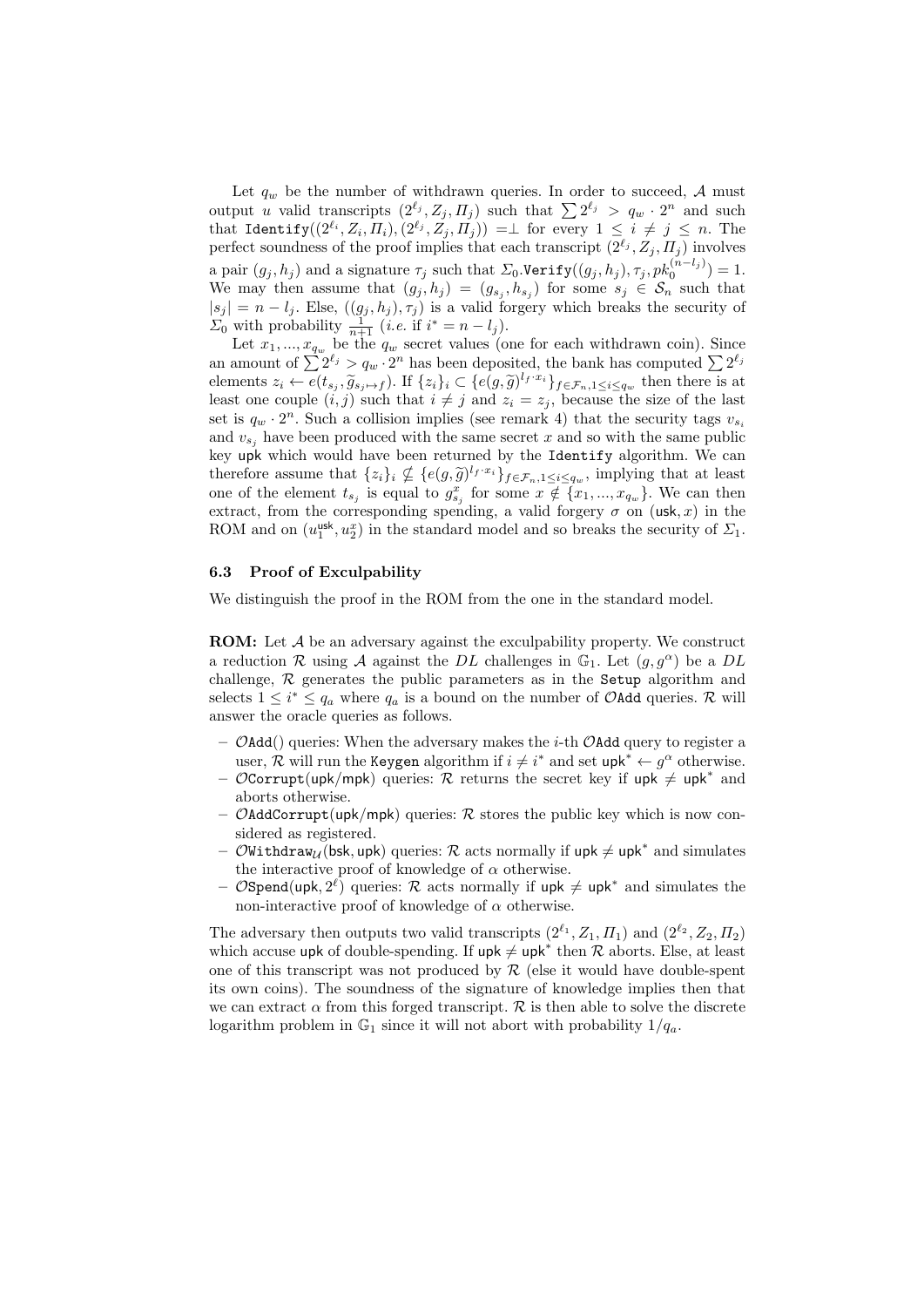**Standard Model:** An adversary  $A$  against the exculpability property outputs two transcripts accusing an honest user upk of double-spending. As explained above, at least one of these transcripts was not produced by  $\mathcal{R}$ . Let  $pk'_{ots}$  be the one-time signature key used in this forged transcript, there are two kinds of attacks that can be mounted by A:

- Type-1 Attack:  $\mathsf{pk}_{qts}^{\prime}$  is one of the key used by  $\mathcal R$  to answer a  $\mathcal O$ Spend query.
- Type-2 Attack:  $\mathsf{pk}_{ots}^{\mathsf{V}}$  was not used by  $R$  to answer  $\mathcal{O}\mathsf{Spend}$  queries.

Clearly, an adversary succeeding in a Type-1 attack with non-negligible probability can be used to break the security of the one-time signature scheme  $\Sigma_{obs}$ . We therefore only consider Type-2 attacks in what follows.

Let  $(g, g^{\alpha}, ..., g^{\alpha^{\tilde{q}_{s}}})$  be a SDH-challenge where  $q_{s}$  is a bound on the number of OSpend queries,  $R$  generates the public parameters as in the Setup algorithm (except that it sets  $u_1$  as  $g^t$  for some random  $t \in \mathbb{Z}_p$ ) and selects  $1 \leq i^* \leq q_a$ where  $q_a$  is a bound on the number of  $O$ Add queries. R computes  $q_s$  key pairs  $(s k_{ots}^{(i)}, p k_{ots}^{(i)}) \leftarrow \sum_{ots}$ Keygen $(1^k)$  and sets w as  $g\prod_{i=1}^{q_s} (\alpha + H(p k_{ots}^{(i)}))$  (which is possible using the SDH challenge [8]). The reduction will answer the oracle queries as follows.

- $-$  OAdd() queries: When the adversary makes the *i*-th OAdd query to register a user,  $\mathcal R$  will run the Keygen algorithm if  $i\neq i^*$  and set  $\mathsf{upk}^* \leftarrow g^\alpha$  otherwise.
- Ocorrupt(upk/mpk) queries: R returns the secret key if upk  $\neq$  upk<sup>∗</sup> and aborts otherwise.
- OAddCorrupt(upk/mpk) queries:  $\mathcal R$  stores the public key which is now considered as registered.
- $-$  ⊘Withdraw<sub>U</sub> (bsk, upk) queries:  $\cal{R}$  acts normally if upk  $\neq$  upk $^*$  and simulates the interactive proof of knowledge of  $\alpha$  otherwise.
- *O*Spend(upk,2<sup>ℓ</sup>) queries: R acts normally if upk ≠ upk<sup>\*</sup>. Else, to answer the j–th query on upk<sup>\*</sup>, it will recover the pair  $(s k_{ots}^{(j)}, p k_{ots}^{(j)})$  and computes  $\mu \leftarrow g^{\prod_{i=1,i\neq j}^{q_s}(\alpha + H(pk_{ots}^{(i)}))}$  which verifies  $\mu = w^{\frac{1}{\alpha + H(pk_{ots}^{(j)}})}$ . It then uses  $sk_{ots}^{(j)}$ as in the Spend protocol.

The adversary then outputs two valid transcripts  $(2^{\ell_1}, Z_1, \Pi_1)$  and  $(2^{\ell_2}, Z_2, \Pi_2)$ which accuse upk of double-spending. If upk  $\neq$  upk<sup>\*</sup> then  $R$  aborts. The soundness of the proof implies that the forged transcript was signed using a key  $sk_{ots}$ and so that the proof involves an element  $\mu = w^{\frac{1}{\alpha + H(\text{pk}_{ots})}}$ . Since here we consider Type-2 attacks,  $pk_{ots} \notin \{pk_{ots}^{(i)}\}_i$ , so R extracts from the proof the element  $\mu$ which can be used to break the  $q_s$ -SDH assumption in  $\mathbb{G}_1$  (as in [8]).

R is then able to solve the SDH problem or to break the security of  $\Sigma_{ots}$ since it will not abort with probability  $1/q_a$ .

# 7 Conclusion

In this work, we have proposed the first practical construction of divisible Ecash which can be instantiated and proven secure in both the random oracle and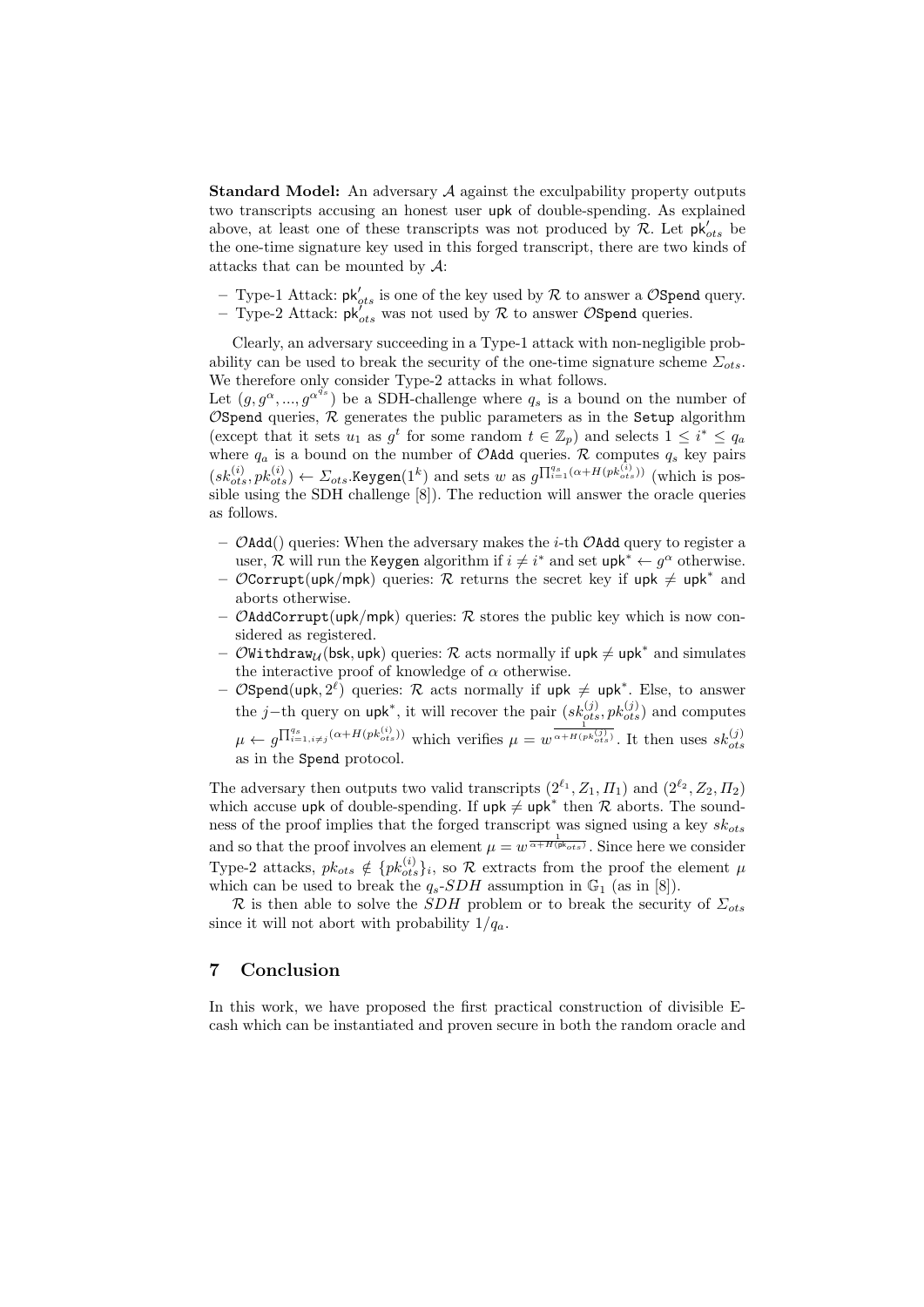standard models. Our Withdraw and Spend protocols are efficient and can be performed in constant times. Moreover, the bank can detect double-spendings by comparing the serial numbers of deposited coins to the ones of previously spent coins. Our protocol thus answers the problem left open by Izabachène and Libert. However, the computational cost and the storage space of our Deposit protocol remains important but we argue that it is reasonable to assume that the bank has enough storage capacity and computational power. Finally, the way we build our tree is also compatible with divisible E-cash systems achieving weaker notions of anonymity (such as unlinkability) leading to very efficient protocols without these downsides (see the full version [17]).

## Acknowledgments

This work was supported in part by the French ANR Project ANR-12-INSE-0014 SIMPATIC and ANR-11-INS-0013 LYRICS, and in part by the European Research Council under the European Community's Seventh Framework Programme (FP7/2007-2013 Grant Agreement no. 339563 – CryptoCloud).

## References

- 1. Masayuki Abe, Jens Groth, Kristiyan Haralambiev, and Miyako Ohkubo. Optimal structure-preserving signatures in asymmetric bilinear groups. In Phillip Rogaway, editor, CRYPTO 2011, volume 6841 of LNCS, pages 649–666, Santa Barbara, CA, USA, August 14–18, 2011. Springer, Berlin, Germany.
- 2. Man Ho Au, Willy Susilo, and Yi Mu. Practical anonymous divisible e-cash from bounded accumulators. In Gene Tsudik, editor, FC 2008, volume 5143 of LNCS, pages 287–301, Cozumel, Mexico, January 28–31, 2008. Springer, Berlin, Germany.
- 3. Paulo S. L. M. Barreto and Michael Naehrig. Pairing-friendly elliptic curves of prime order. In Bart Preneel and Stafford Tavares, editors, SAC 2005, volume 3897 of LNCS, pages 319–331, Kingston, Ontario, Canada, August 11–12, 2005. Springer, Berlin, Germany.
- 4. Mihir Bellare, Daniele Micciancio, and Bogdan Warinschi. Foundations of group signatures: Formal definitions, simplified requirements, and a construction based on general assumptions. In Eli Biham, editor, EUROCRYPT 2003, volume 2656 of LNCS, pages 614–629, Warsaw, Poland, May 4–8, 2003. Springer, Berlin, Germany.
- 5. Mihir Bellare and Phillip Rogaway. Random oracles are practical: A paradigm for designing efficient protocols. In V. Ashby, editor, ACM CCS 93, pages 62–73, Fairfax, Virginia, USA, November 3–5, 1993. ACM Press.
- 6. Mihir Bellare, Haixia Shi, and Chong Zhang. Foundations of group signatures: The case of dynamic groups. In Alfred Menezes, editor, CT-RSA 2005, volume 3376 of LNCS, pages 136–153, San Francisco, CA, USA, February 14–18, 2005. Springer, Berlin, Germany.
- 7. Jean-Luc Beuchat, Jorge E. González-Díaz, Shigeo Mitsunari, Eiji Okamoto, Francisco Rodríguez-Henríquez, and Tadanori Teruya. High-speed software implementation of the optimal Ate pairing over Barreto-Naehrig curves. In Marc Joye, Atsuko Miyaji, and Akira Otsuka, editors, PAIRING 2010, volume 6487 of LNCS, pages 21–39, Yamanaka Hot Spring, Japan, December 13–15, 2010. Springer, Berlin, Germany.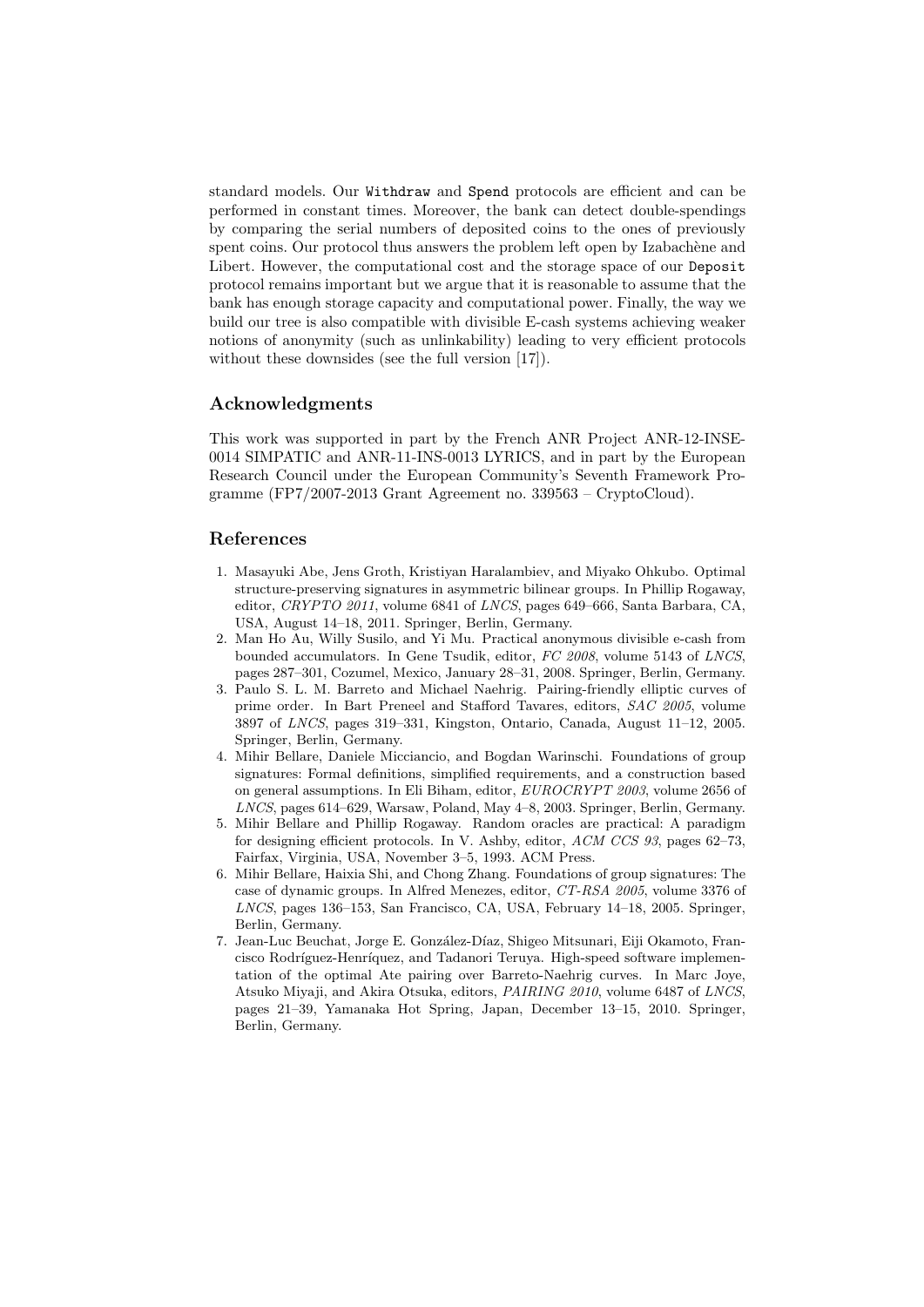- 8. Dan Boneh and Xavier Boyen. Short signatures without random oracles and the SDH assumption in bilinear groups. Journal of Cryptology, 21(2):149–177, April 2008.
- 9. Ernest F. Brickell, Peter Gemmell, and David W. Kravitz. Trustee-based tracing extensions to anonymous cash and the making of anonymous change. In Kenneth L. Clarkson, editor, 6th SODA, pages 457–466, San Francisco, California, USA, January 22–24, 1995. ACM-SIAM.
- 10. Jan Camenisch, Susan Hohenberger, and Anna Lysyanskaya. Compact e-cash. In Ronald Cramer, editor, EUROCRYPT 2005, volume 3494 of LNCS, pages 302–321, Aarhus, Denmark, May 22–26, 2005. Springer, Berlin, Germany.
- 11. Jan Camenisch and Anna Lysyanskaya. Signature schemes and anonymous credentials from bilinear maps. In Matthew Franklin, editor, CRYPTO 2004, volume 3152 of LNCS, pages 56–72, Santa Barbara, CA, USA, August 15–19, 2004. Springer, Berlin, Germany.
- 12. Jan Camenisch, Anna Lysyanskaya, and Mira Meyerovich. Endorsed e-cash. In 2007 IEEE Symposium on Security and Privacy, pages 101–115, Oakland, California, USA, May 20–23, 2007. IEEE Computer Society Press.
- 13. Sébastien Canard and Aline Gouget. Divisible e-cash systems can be truly anonymous. In Moni Naor, editor, EUROCRYPT 2007, volume 4515 of LNCS, pages 482–497, Barcelona, Spain, May 20–24, 2007. Springer, Berlin, Germany.
- 14. Sébastien Canard and Aline Gouget. Anonymity in transferable e-cash. In Steven M. Bellovin, Rosario Gennaro, Angelos D. Keromytis, and Moti Yung, editors, ACNS 08, volume 5037 of LNCS, pages 207–223, New York, NY, USA, June 3–6, 2008. Springer, Berlin, Germany.
- 15. Sébastien Canard and Aline Gouget. Multiple denominations in e-cash with compact transaction data. In Radu Sion, editor, FC 2010, volume 6052 of LNCS, pages 82–97, Tenerife, Canary Islands, Spain, January 25–28, 2010. Springer, Berlin, Germany.
- 16. Sébastien Canard, Aline Gouget, and Jacques Traoré. Improvement of efficiency in (unconditional) anonymous transferable e-cash. In Gene Tsudik, editor, FC 2008, volume 5143 of LNCS, pages 202–214, Cozumel, Mexico, January 28–31, 2008. Springer, Berlin, Germany.
- 17. Sébastien Canard, David Pointcheval, Olivier Sanders, and Jacques Traoré. Divisible e-cash made practical. Cryptology ePrint Archive, Report 2014/785, 2014. http://eprint.iacr.org/.
- 18. Herv´e Chabanne, Duong Hieu Phan, and David Pointcheval. Public traceability in traitor tracing schemes. In Ronald Cramer, editor, EUROCRYPT 2005, volume 3494 of LNCS, pages 542–558, Aarhus, Denmark, May 22–26, 2005. Springer, Berlin, Germany.
- 19. Agnes Hui Chan, Yair Frankel, and Yiannis Tsiounis. Easy come easy go divisible cash. In Kaisa Nyberg, editor, EUROCRYPT'98, volume 1403 of LNCS, pages 561–575, Espoo, Finland, May 31 – June 4, 1998. Springer, Berlin, Germany.
- 20. David Chaum. Blind signatures for untraceable payments. In David Chaum, Ronald L. Rivest, and Alan T. Sherman, editors, CRYPTO'82, pages 199–203, Santa Barbara, CA, USA, 1982. Plenum Press, New York, USA.
- 21. David Chaum. Blind signature system. In David Chaum, editor, CRYPTO'83, page 153, Santa Barbara, CA, USA, 1983. Plenum Press, New York, USA.
- 22. Amos Fiat and Adi Shamir. How to prove yourself: Practical solutions to identification and signature problems. In Andrew M. Odlyzko, editor, CRYPTO'86, volume 263 of LNCS, pages 186–194, Santa Barbara, CA, USA, August 1986. Springer, Berlin, Germany.